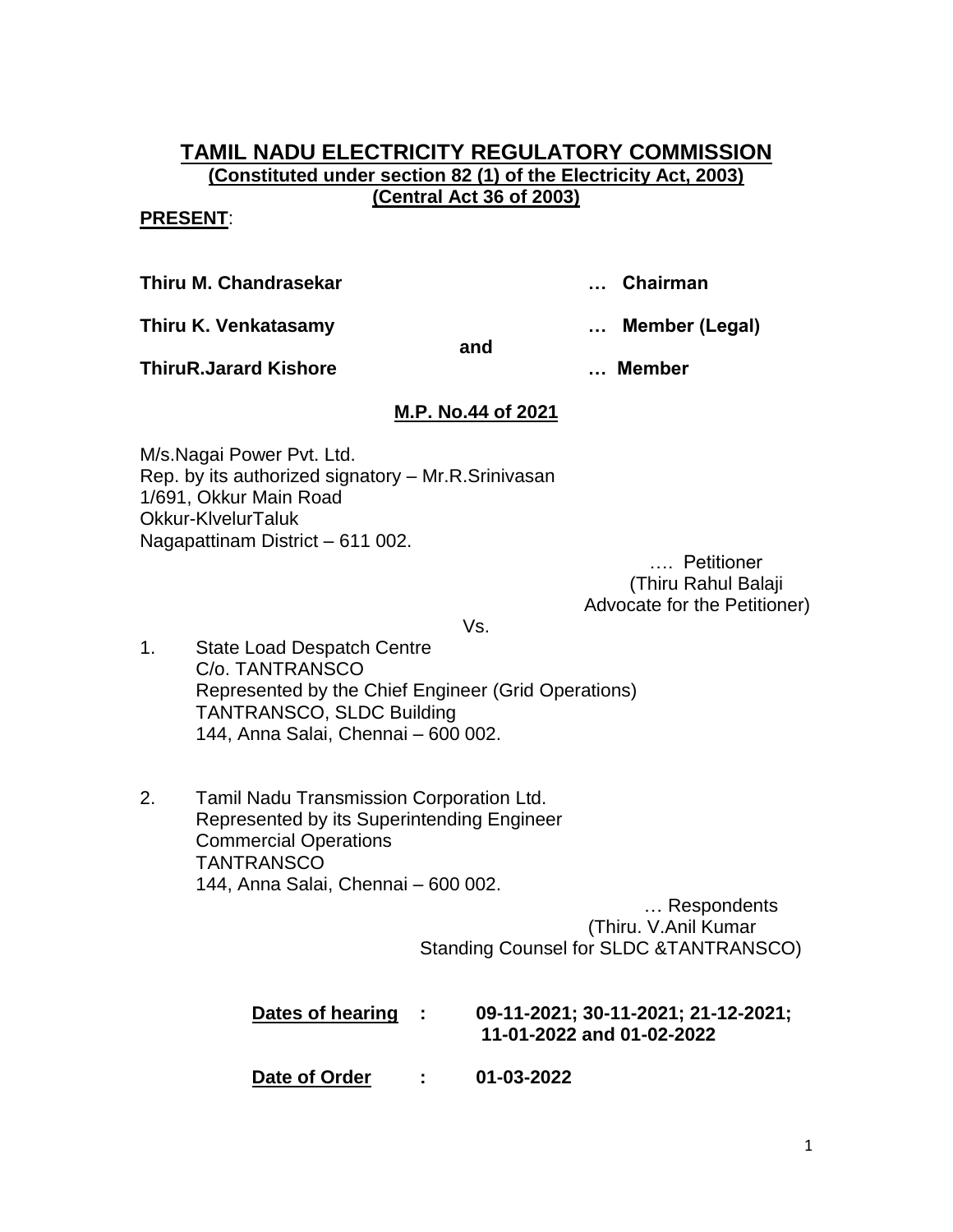The M.P.No.44 of 2021 came up for final hearing on 01-02-2022. The Commission upon perusing the affidavit filed by the petitioner, counter affidavit filed by the respondentsand all other connected records and after hearing both the parties passes the following:-

#### **ORDER**

#### **1. Prayer of the Petitioner in M.P.No.44 of 2021:-**

The prayer of the petitioner in the above M.P.No.44 of 2021 is to pass an order exercising Regulatory power and clarify that Transmission Charges are not payable for the month of September 2021 in respect of Format STOA2 dated 23.08.2021 conditional approval referring to letter bearing Ref: Lr.No.CE/GO/SE/CO/EE/OA/AEE3/F.NPPL. Cap/R0/21-22/D.92/21-22, dated 03/08/2021, that was not proceeded with for the month of September 2021 to avail open access by the Petitioner and pass such further or other orders as the Commission may deem fit proper in the facts and circumstances of the case and thus render justice.

#### **2. Facts of the Case:-**

In T.A. No.3 of 2021 and other petitions challenging the Open Access charges levied during the lockdown, the Commission vide its Order dated 29.06.2021 has, *inter alia,* held that open access charges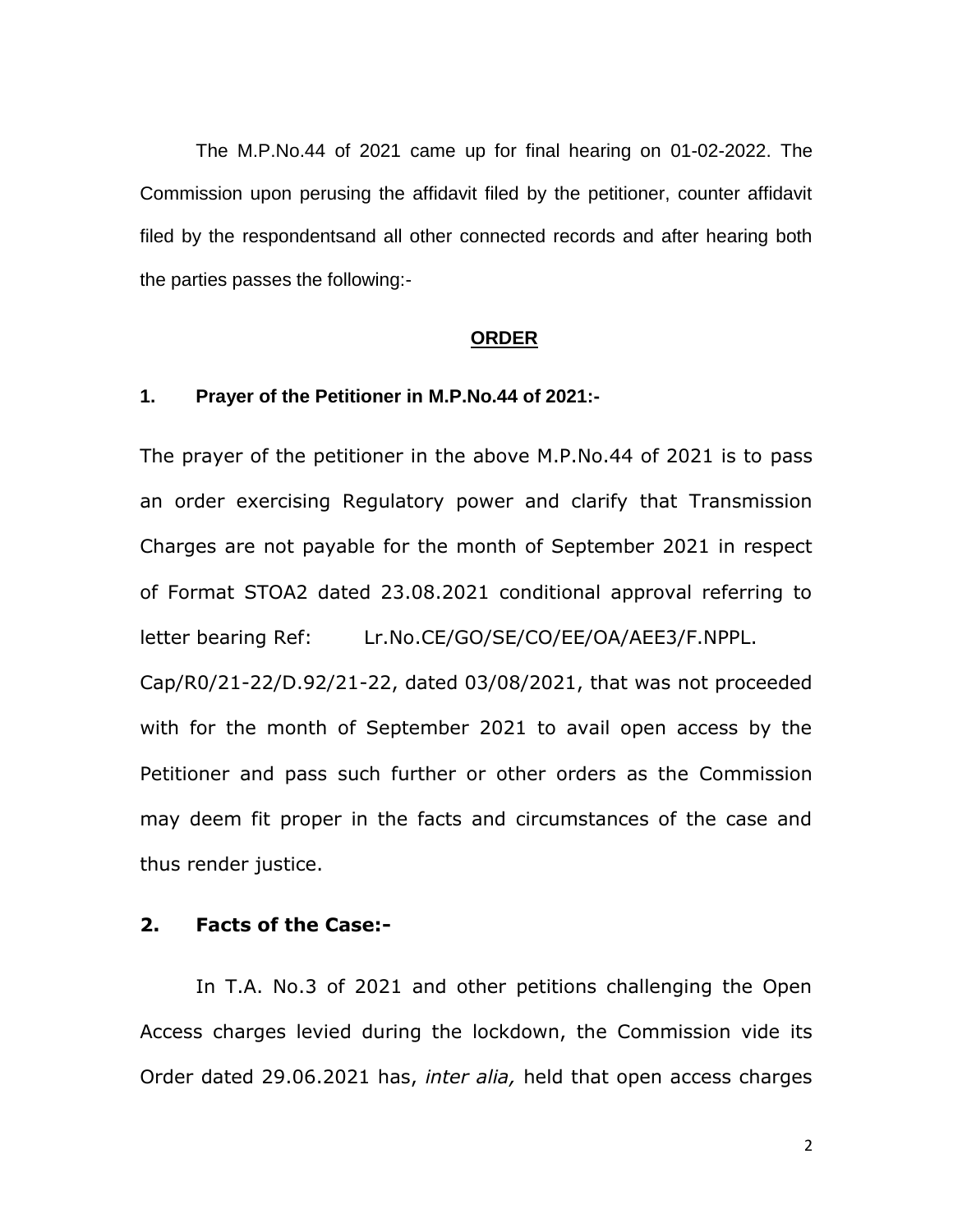(of which transmission charges is a part) cannot be leviedduring a Force Majeure situation. The same may be applied to the Petitioner since the increase in coal prices are also beyond the contemplation of the parties and therefore, a force majeure condition and consequently, waive the transmission charges for the month of September 2021 in respect of the STOA approvals granted Petitioner's plant, especially in view of the fact that not even a single unit was transmitted during the relevant period. Furthermore, the Petitioner has sought for cancellation of the STOA approvals for the month of September, 2021 vide its letter dated 24.09.2021.

#### **3. Contentions of the Petitioner**:-

3.1.The Petitioner is in the business of power generation through coalbased thermal power plant in Nagapattinam. The present petition is being filed seeking the Commission to exercise its regulatory power with regard to the upfront Transmission Charges in respect of the Short Term Open Access (STOA) approvals granted to the Petitioner's thermal power plant for the month of September2021 since open access was not proceeded with or availed. In this regard, the Petitioner sent a letter dated 24.09.2021 confirming waiver of the charges of Rs.70,76,566/- (Rupees Seventy Lakhs Seventy Six Thousand Five Hundred and Sixty Six Only) for the month of September 2021,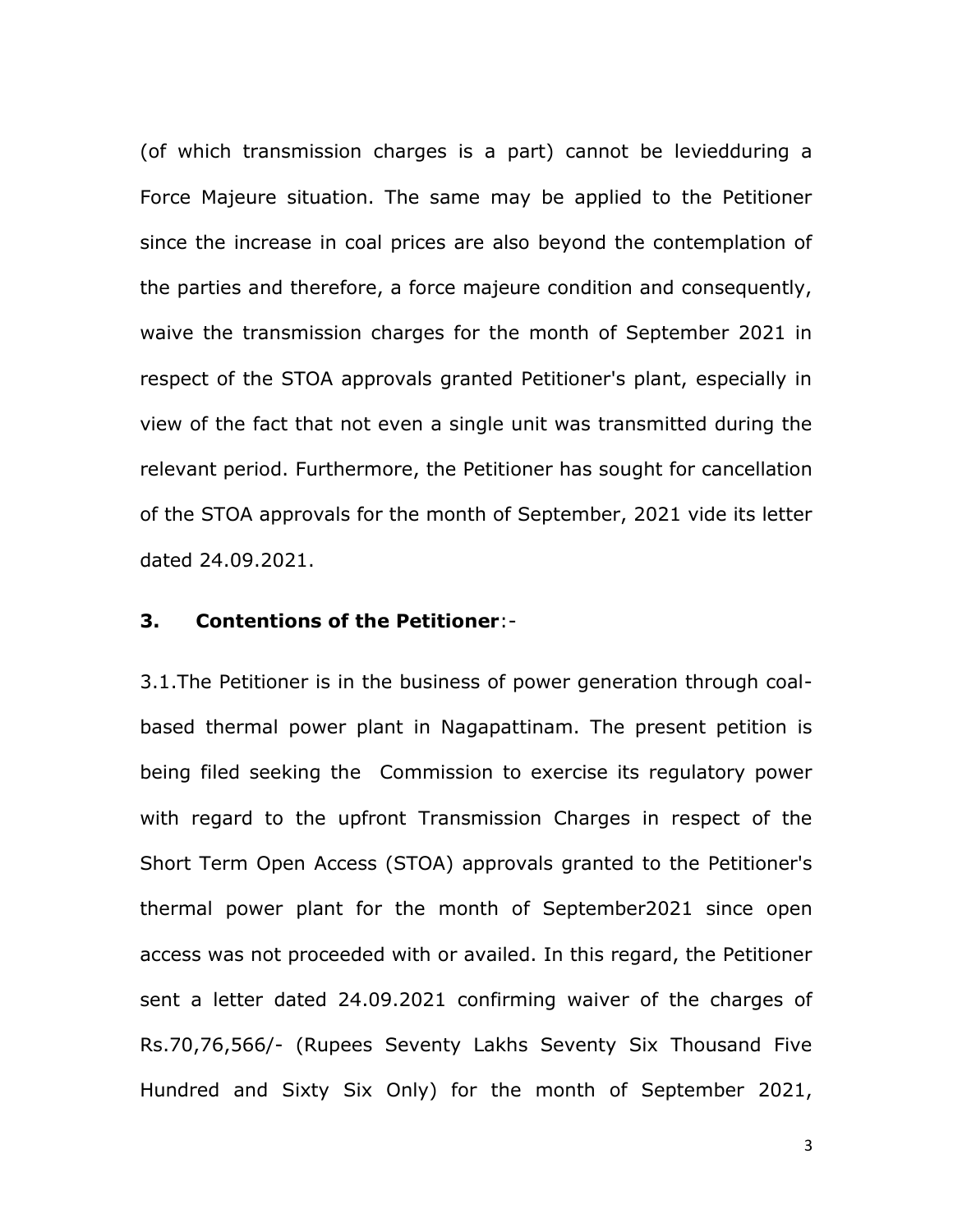however, no response has been received for the same and the petitioner has been orally informed that necessary directives are to be obtained from the Commission.

3.2.The Petitioner has always duly remitted all of the charges payable by it for the effective and efficient use of the grid and transmission lines owned and operated by the TANTRANSCO, such as Transmission and Wheeling Charges, Scheduling and System Operation Charges, Grid Support Charges, Transmission Loss etc. Further, these charges are levied for utilization of the transmission and distribution infrastructure and has been fixed for normal operational times.

3.3.They applied for short open access approval on 13.8.2021 (provide application) for the period 01.09.21 to 30.09.21. The non refundable application fee of Rs.5,000 was also made for each application.

3.4.The approval was granted by the SLDC in Format STOA2 dated 23.08.2021 referring to letter bearing Ref: Lr.No.CE/GO/SE/CO/EE/ OA/AEE3/F.NPPL.Cap/R0/21-22/D.92/21-22, dt: 03-08-2021, for a quantum of 71.757 MW for its 97 captive consumers for the period from 01.09.2021 to 30.09.2021. The approval incorporated a clause for advance payment in order to give effect to the Open Access.

*"13)As per the Schedule of payment enclosed, the short-term open access customer shall deposit with SLDC the transmission charges and SLDC charges*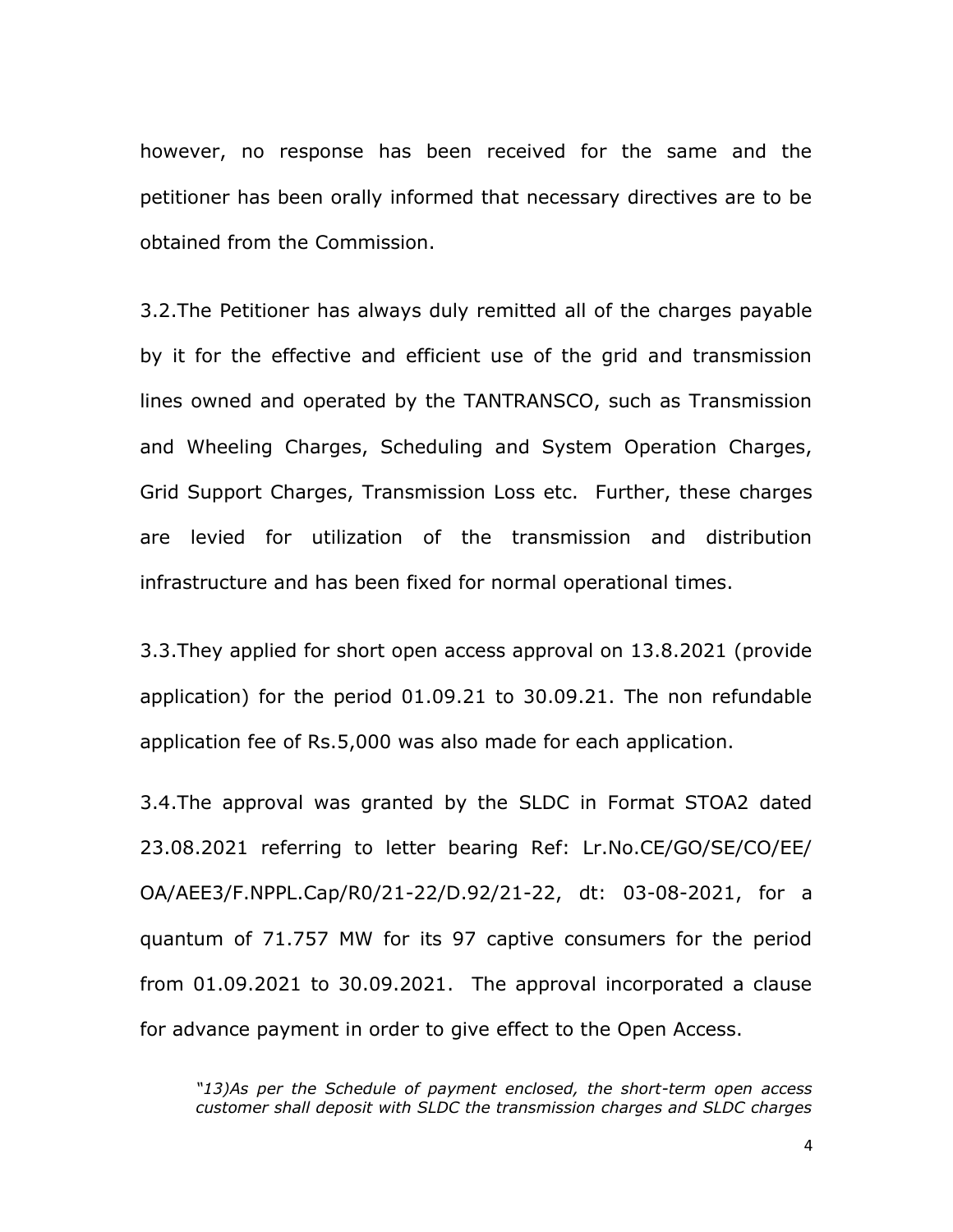*for the entire period of open access within three working days of grant of the short- term open access by SLDC, but before the commencement of open access".*

3.5. It did not proceed with the open access in view of a substantial change in circumstances due to coal availability, coal costs as also certain technical issues. In fact none of the activities for which the transmission charges were required to be paid were conducted during September 2021. In fact, not a single unit was injected by the Petitioner's plant into the grid during the month of September 2021 and no scheduling was done. Thus the application was not proceeded with. This was due to the fact that the Petitioner was unable to operate its plant due to a colossal increase in the coal prices and a furthertechnical issue at the evacuation point.

3.6. The levy of transmission charges is primarily to compensate the state transmission utilities ('STU') such as the  $2^{nd}$  respondent herein for allowing such captive generators to use the common grid for supply of power to captive consumers. The nature of the transmission charges is in the form of a charge and not fixed like a tax.The Petitioner states that none of the activities for which the transmission charges are levied were conducted during September 2021. In

fact, not a single unit was injected by the Petitioner's plant into the grid during the month of September 2021. This was due to the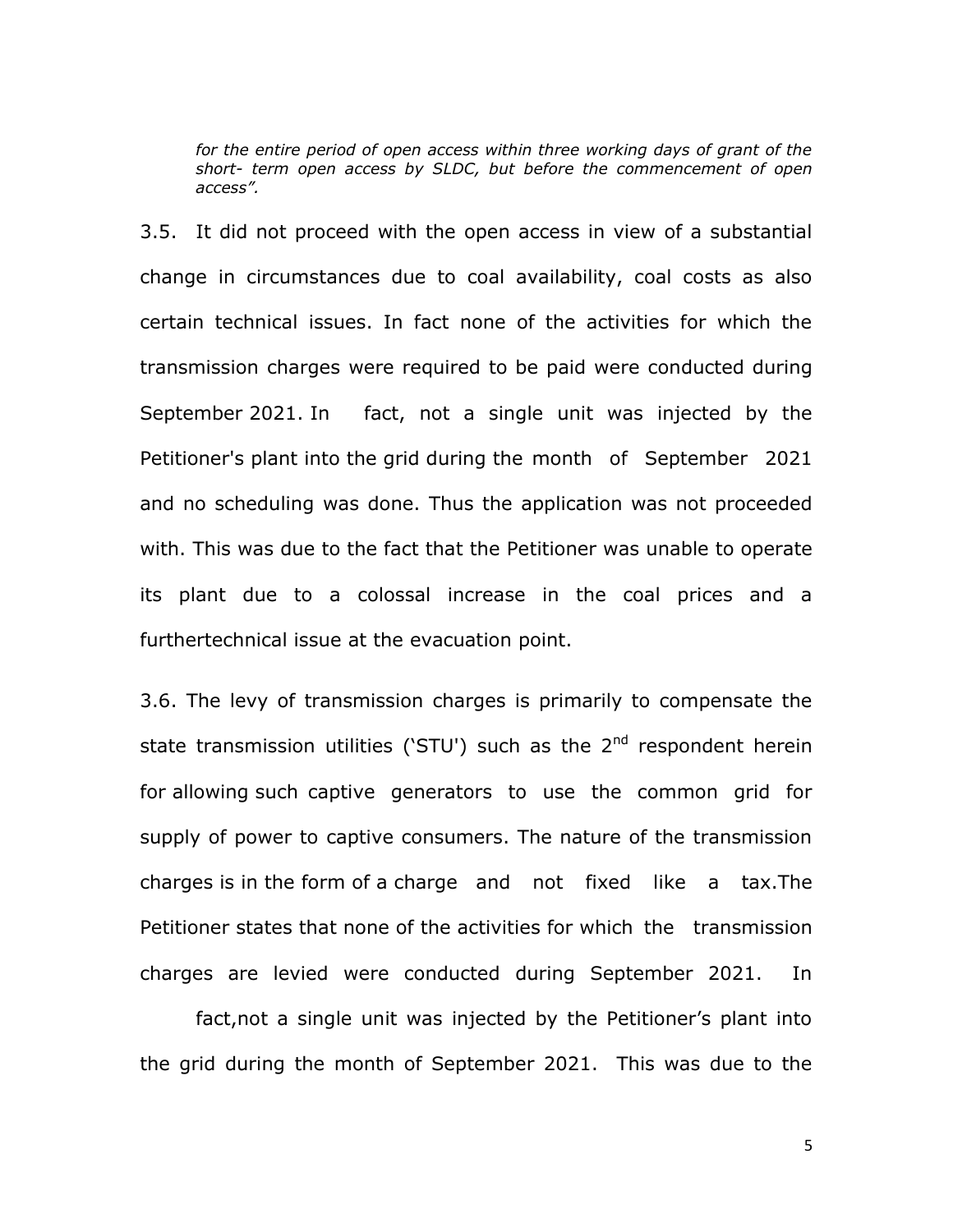fact that the Petitioner was unable to operate its plant due to a sudden increase in the coal prices and a further technical issue at the evacuation point. These factors were beyond the control of the Petitioner thereby eliciting a Force Majeure situation, which effectively rendered it impossible to perform the terms of the contract betweenthe petitioner and the Respondent TANTRANSCO.

3.7. The Open Access Regulations, 2014 specifically provide for Force Majeure –

*"46. Force Majeure -*

*(1) Any event which is beyond the control of the parties to the open access agreementwhich they could not foresee or with a reasonable amount of diligence could not have foreseen or which could not be prevented and which substantially affect the performance by either party such as, but not limited to, the following shall be classified as force majeure events for the purpose of these Regulations. –*

*(i) natural disasters (earthquakes, hurricane, floods);* 

*(ii) wars, riots or Civil Commotions and other upheavals; and* 

*(iii) grid / distribution system's failure not attributable to parties hereto.*

*(2) Both the parties to the open access agreement shall ensure compliance of the terms and conditions of the agreement. However, no party shall be liable for any claim for any loss or damage whatsoever arising out of failure to carry out the terms of the open access agreement to the extent that such failure is due to force majeure. But, any party claiming the benefit of the force majeure shall satisfy the other party of the existence of such event(s)."* 

3.8. The transmission charges, by their very nature, unlike taxes, can be paid only when the actual service or activity takes place and thus in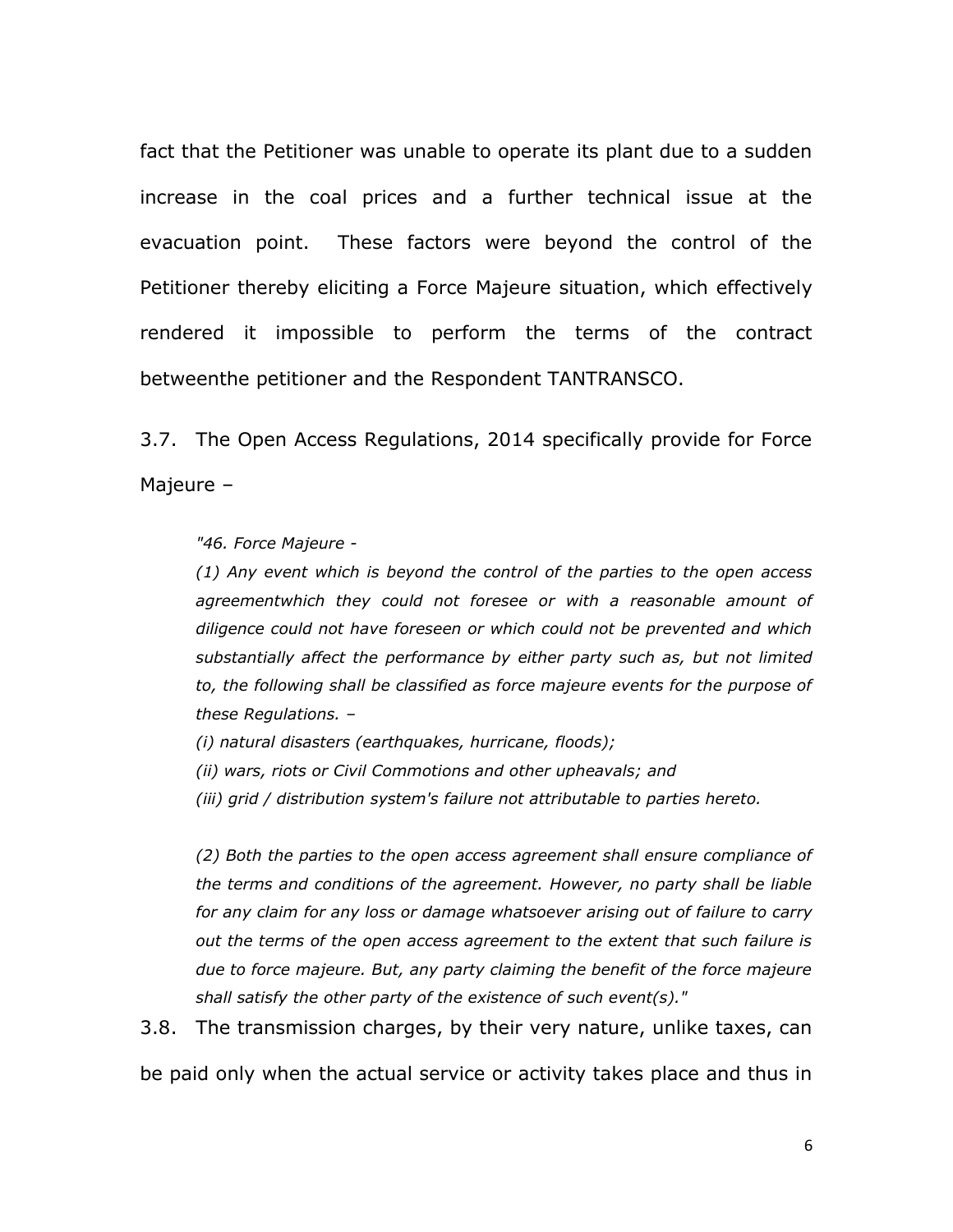the absence of the activity having been done and no service being provided,such charges cannot be levied. The transmission line was not utilised by the Petitioner during the relevant period. The levy of transmission charges contemplates utilization of the system. Pertinently, no provision in the Regulations or in the STOA mandate that these charges are fixed in nature or minimum charges and are to be paid under all circumstances. This is for the simple reason that the charges were never contemplated to be minimum or fixed charges such as in the case of a minimum demand or energy charge which a consumer has to pay.

3.9. In this regard, it may not be out of place to state that in T.A. No.3 of 2021 and other petitions challenging the Open Access charges levied during the lockdown, the Commission vide its Order dated 29.06.2021 has, *inter alia,* held that open access charges (of which transmission charges is a part) cannot be levied during a Force Majeure situation. The same may be applied to the Petitioner since the increase in coal prices are also beyond the contemplation of the parties and therefore, a force majeure condition and consequently, waive the transmission charges for the month of September 2021 in respect of the STOA approvals granted Petitioner's plant, especially in view of the fact that not even a single unit was transmitted during the relevant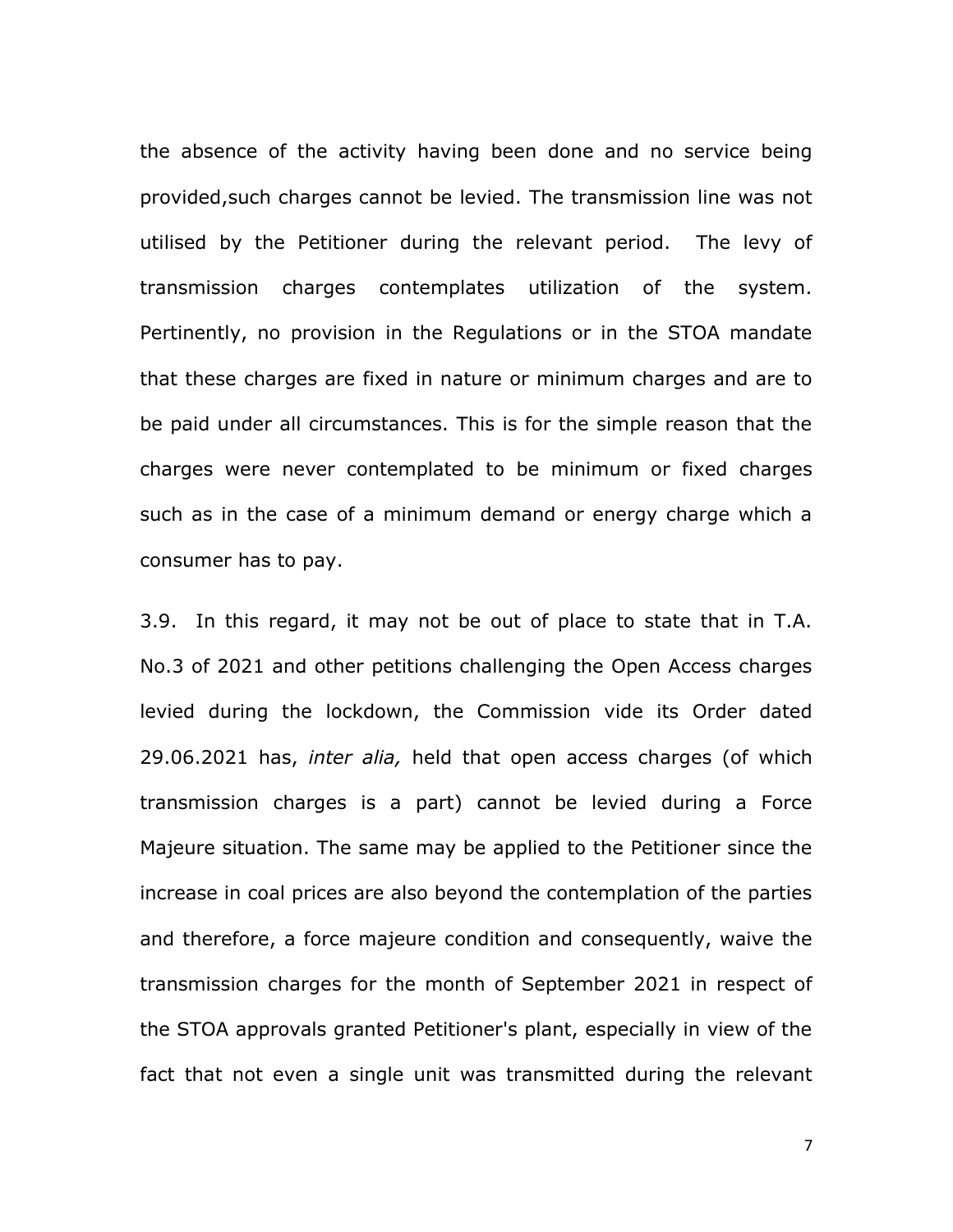period. Furthermore, the Petitioner has sought for cancellation of the STOA approvals for the month of September 2021 vide its letter dated 24.09.2021.

3.10.In the above circumstances, it is prayed that the Commission may be pleased to pass an order exercising Regulatory power and clarify that Transmission Charges are not payable for the month of September 2021 in respect of Format STOA2 dated 23.08.2021 conditional approval referring to letter bearingRef:Lr.No.CE/GO/SE/CO/EE/OA/AEE3/F.NPPL.Cap/R0/21-

22/D.92/21-22, dt: 03/08/2021, that was not proceeded with for the month of September 2021 to avail open access by the Petitioner and pass such further or other orders as the Commission may deem fit proper in the facts and circumstances of the case and thus render justice.

### **4. Contentions of the Respondent:-**

4.1.Thepetitioner has filed this Miscellaneous Petition before the Commission and prayed that

*"The Commission may be pleased to pass an order exercising Regulatory power and clarify that Transmission Charges are not payable for the month of September 2021 in respect of Format STOA2 dated 23.08.2021"*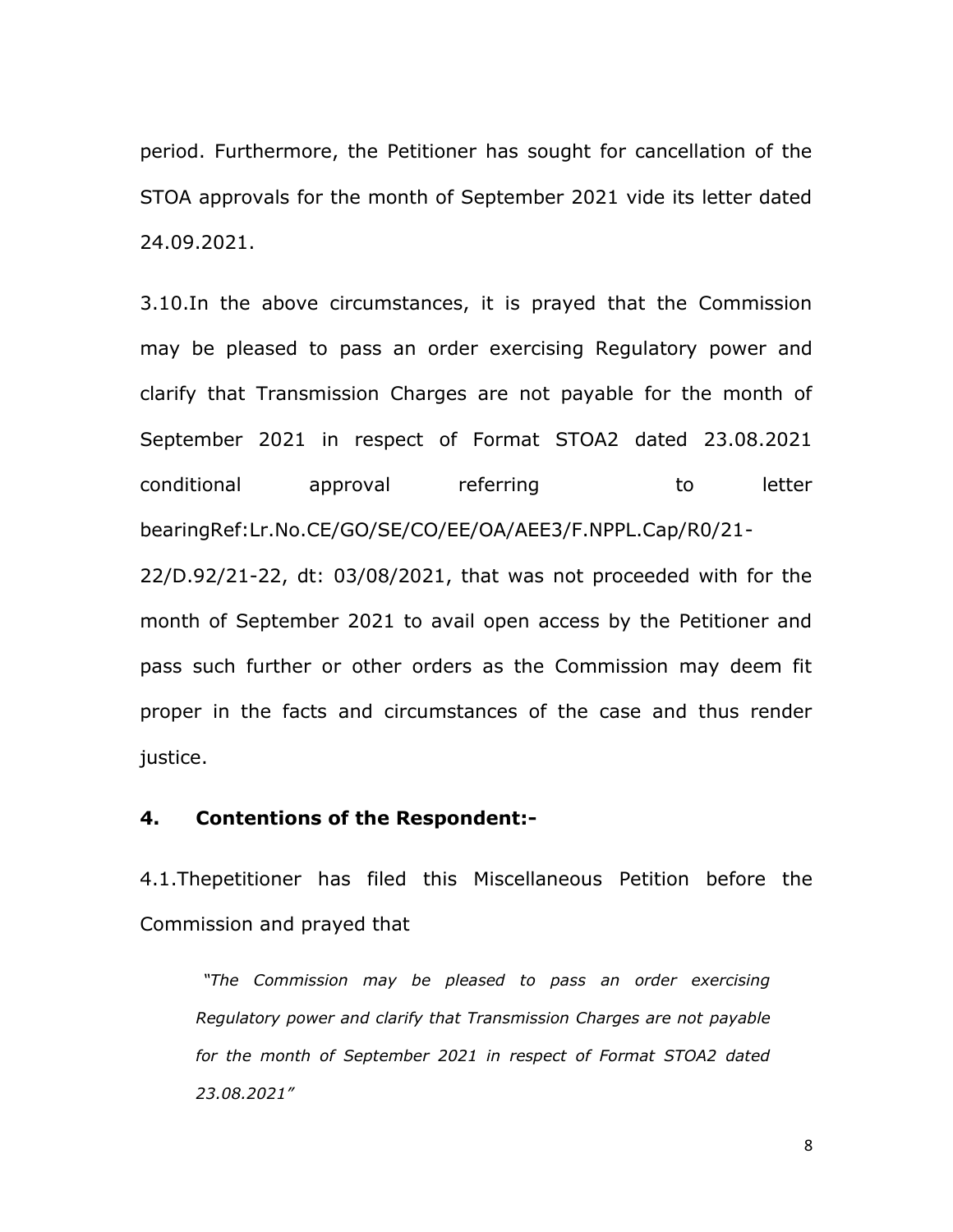4.2. In the first instance that the above petition is either maintainable in law nor on facts, the short-term open access customer may either seek for cancellation or downward revision, through an application to the nodal agency, and the nodal agency shall be entitled to levy the open access charges only for two days in accordance with the Clause 40(3) of the TNERC (Grid Connectivity and Intra State Open Access) Regulations, 2014 and hence total waiver of open access charges is not permitted and thus the petitioner is not entitled to any waiver in the circumstances of the present case.

4.3. M/s. Nagai power Private Ltd is a coal based Captive power plant with a capacity of 150 MW located at Okkur Village, Nagapattinam District. The petitioner had entered into a Wheeling Agreement with Tamil Nadu Generation and Distribution Corporation Limited to wheel power to its 97 Nos. captive users and wheeled power under Intra State Short Term Open Access (STOA) category.

4.4. SLDC being the Nodal agency, which accords permissions for Short Term Open Access transactions, granted STOA approval as requested by the petitioner to wheel power upto the quantum of 71.757 MW to its 97 Nos. Captive consumers for the period from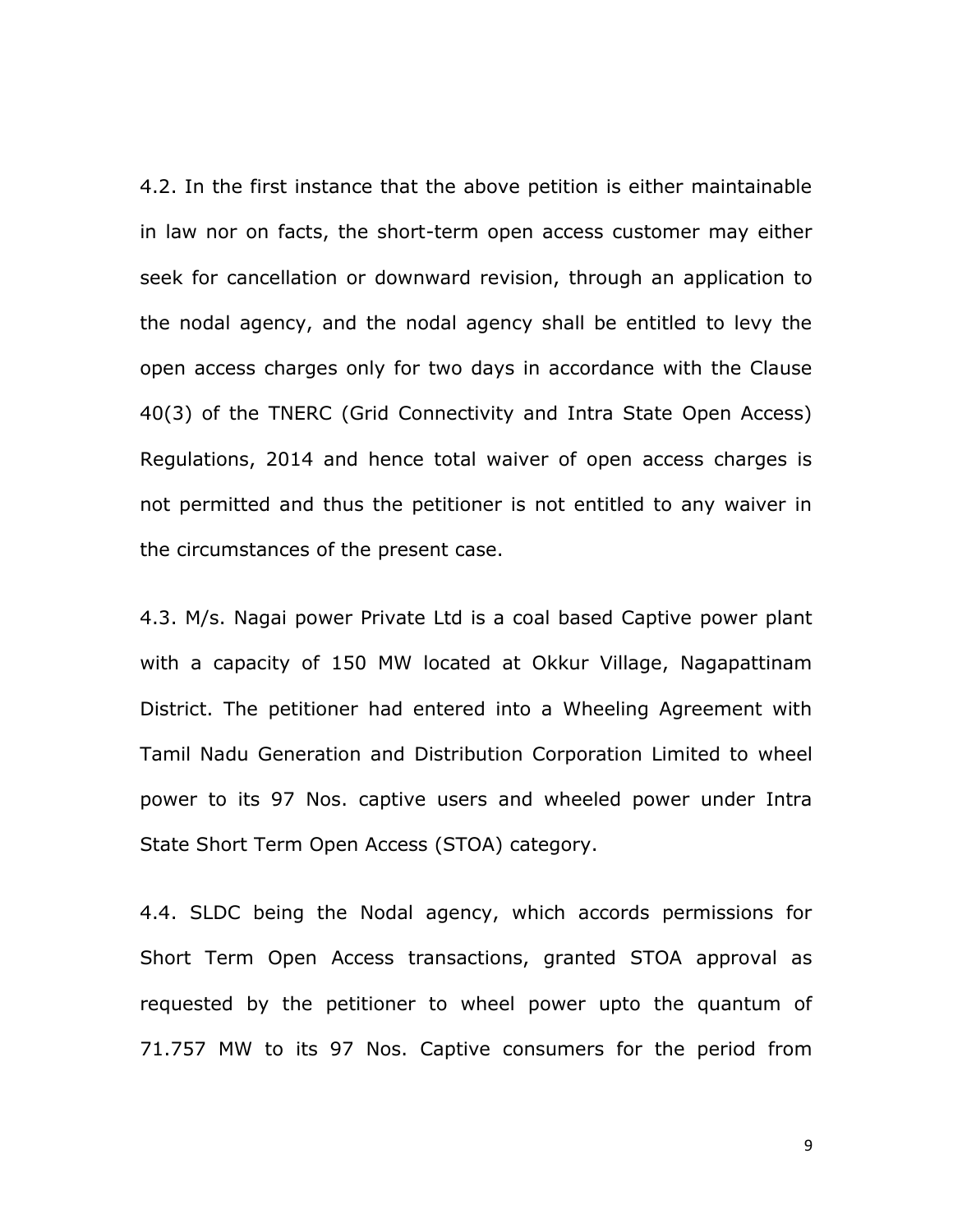01.09.2021 to 30.09.2021. Accordingly Open access charges for the above approval also has been published in TNEBSLDC website.

4.5. Proviso (1) and (2) of the Clause 9 of the TNERC (Grid Connectivity and Intra State Open Access) Regulations, 2014 reads as follows:

*"9: Eligibility for Open Access and conditions to be satisfied. –*

- *(1) Subject to the provisions of these Regulations, the licensees, generating companies, captive generating plants and consumers shall be eligible for open access to the intra-State transmission system of the State Transmission Utility or any transmission licensee on payment of transmission and other charges as may be determined by the Commission from time to time.*
- *(2) Subject to the provisions of these Regulations, the licensees, generating stations, captive generating plants and consumers shall be eligible for open access to distribution system of a distribution licensee on payment of the wheeling and other charges as may be determined by the Commission from time to time.*

4.6. Clause 20 of the TNERC (Grid Connectivity and Intra State Open Access) Regulations, 2014 reads as follows;

*"20. Transmission Charges. –*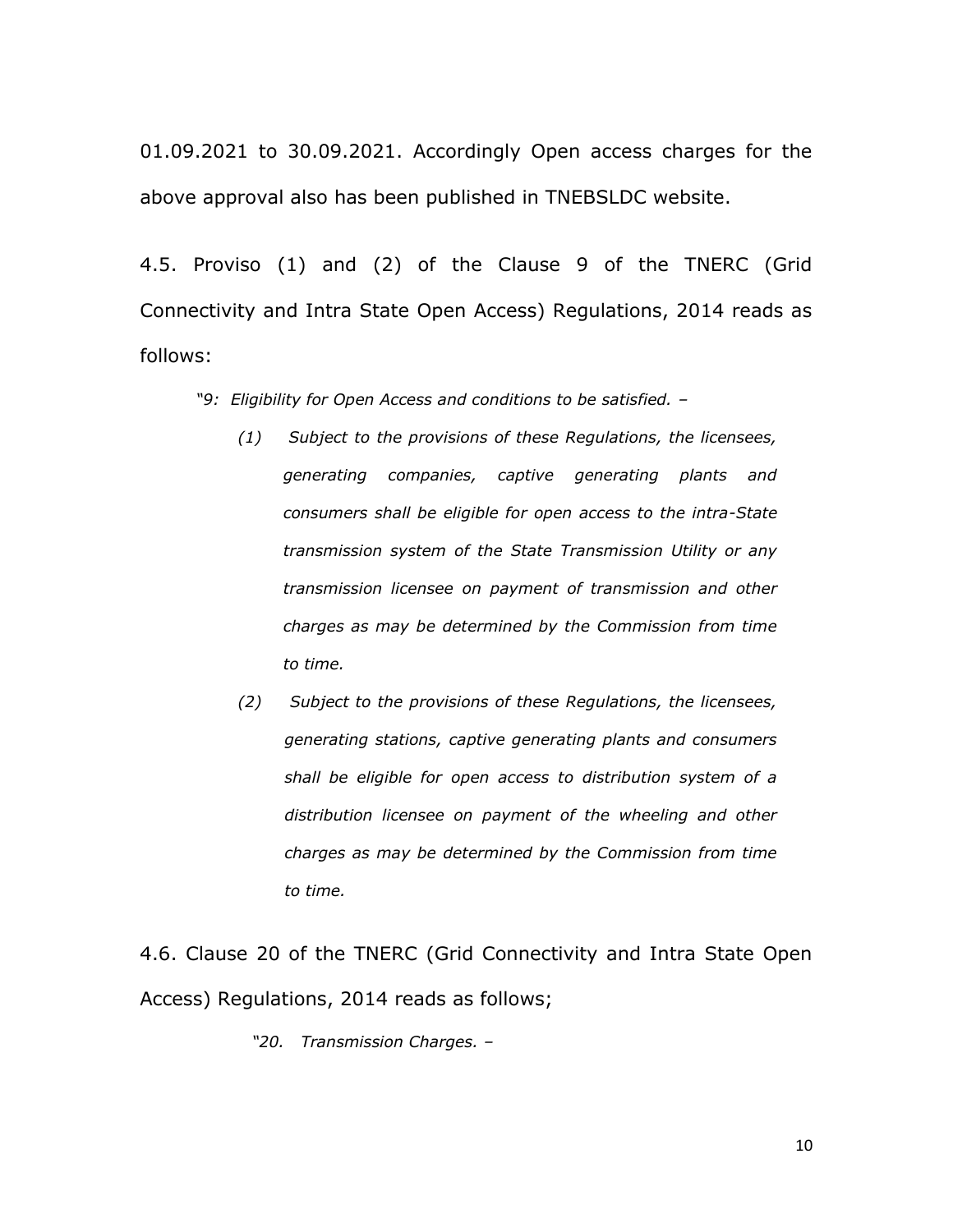*Open Access customer using transmission system shall pay the charges as stated hereunder:*

*(1) For use of inter-State transmission system. – As specified by the Central Commission from time to time.*

*(2) For use of intra-State transmission system. –*

*(a) By Long-Term, Medium-Term and Short-Term Open Access Customers. -*

*Existing Long-Term Open Access and Medium-Term Open Access customers (including existing distribution licensees and generating companies) shall share the Annual Transmission Charges (ATC) of the State Transmission Utility or transmission licensee, as determined by the Commission in the ARR for the relevant year, in the ratio of their allotted capacities. Transmission charges payable by other Long-Term Open Access, Medium-Term Open Access and Short Term Open Access customers to the STU or Transmission Licensee shall be determined as under:*

*Transmission Charges = ATC/ (ACs X365) (in Rs./MW-day)*

*Where,*

*ATC= Annual Transmission Charges determined by the Commission for the transmission system of the STU / Transmission Licensee for the relevant year.*

*ACs = Sum of Capacities allocated to all Long-term and Mediumterm Open Access customers in MW.*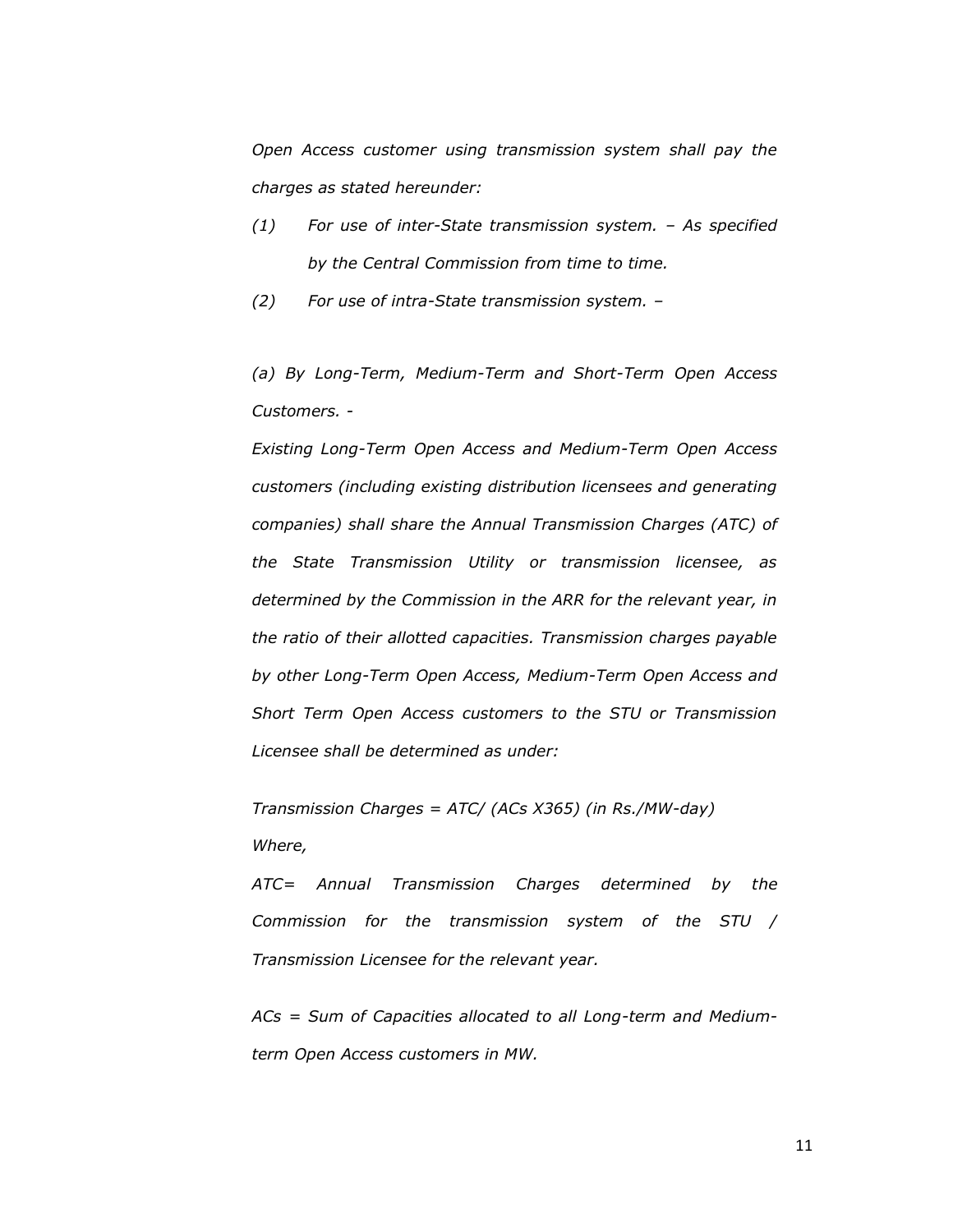*Provided that where a dedicated transmission system used for open access has been constructed for exclusive use of an open access customer, the transmission charges for such dedicated system shall be worked out by transmission licensee for their respective dedicated systems and got approved by the Commission and shall be borne entirely by such open access customer till such time the surplus capacity is allotted and used for by other persons or purposes:*

*Provided further that transmission charges for Short-Term open access shall be payable on the basis of capacity reserved for such customer.*

*(3) In case intra state transmission system or distribution system is used by an open access customer in addition to inter-state transmission system, transmission charges and wheeling charges as fixed and approved by the Commission shall be payable for use of intra-state system in addition to payment of transmission charges for inter-state transmission.*

*(4) The transmission charges payable by the Open Access Customer utilizing the Intra-State Transmission system for part of a day shall be on pro-rata basis.*

4.7. Clause 21 of the TNERC (Grid Connectivity and Intra State Open Access) Regulations, 2014 reads as follows;

*"21. Scheduling and system operation charges. -*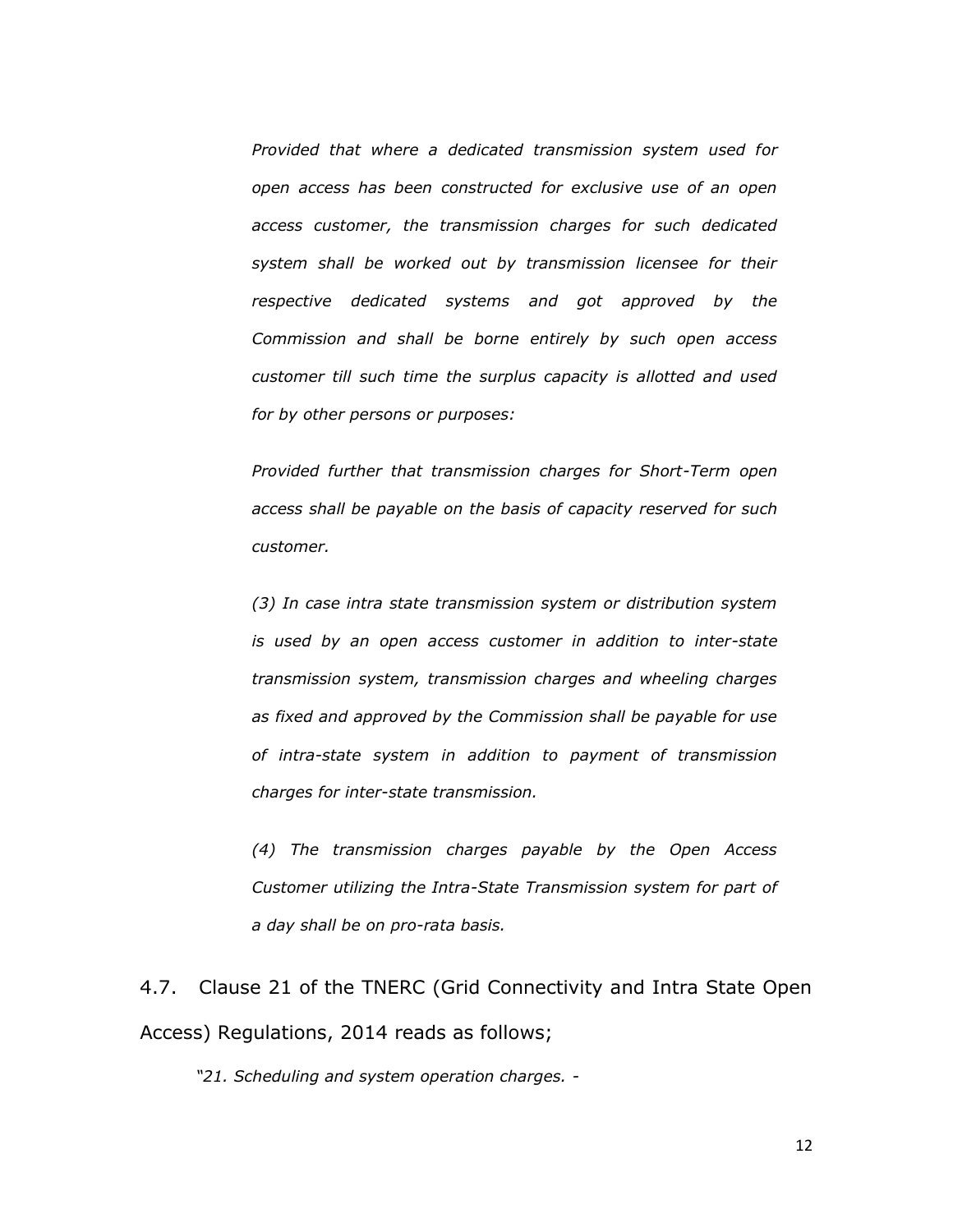*Scheduling and system operation charges shall be payable by the Open Access customers at the following rates:*

- *(1) In respect of inter-State open access. –*
- *(a) Long-term open access and Medium-term open access:-*

*(i) Regional Load Despatch Centre fees and charges including charges for the Unified Load Despatch and Communication Scheme as specified by the Central Commission under sub section (4) of section 28 of the Act;*

*(ii) State Load Despatch Centre charges as specified by the Commission under subsection (3) of section 32 of the Act;*

*(b) Short-term open access:-*

*(i) Regional Load Despatch Centre and State Load Despatch Centre charges as specified by the Central Commission.*

*(2) In respect of intra-State open access. –*

*(a) Long-term, medium-term and short-term open access:-*

*(i) The scheduling and system operation charges payable to State Load Dispatch Center by open access customer shall be such as determined by the Commission under section 32 of the Act;*

*(ii) The scheduling and system operation charges collected by the State Load Dispatch Center in accordance with clause (a)(i) shall be in*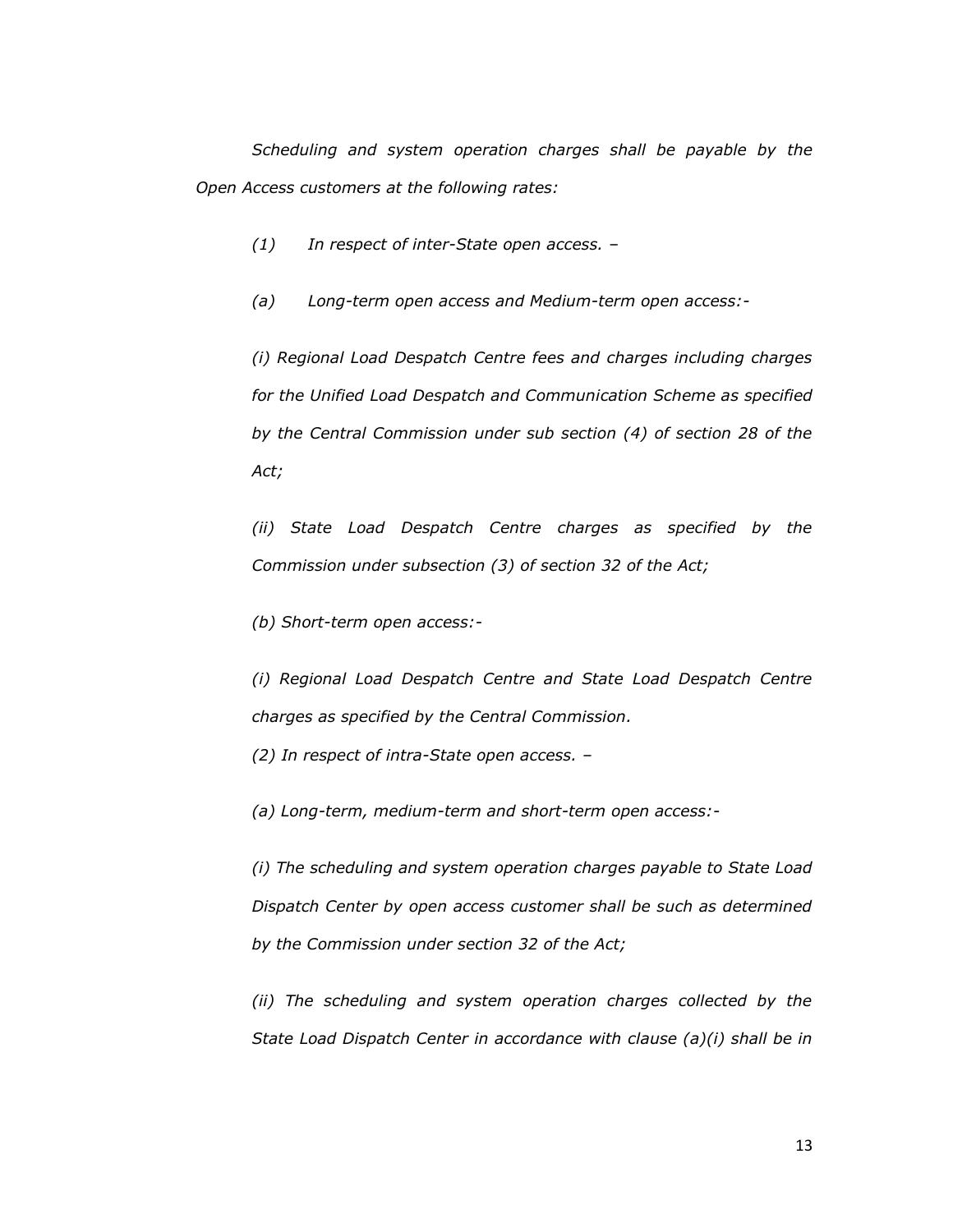*addition to the other fees and charges approved by the Commission under these Regulations;*

*(iii) The Scheduling and system operation charges shall be payable even when the open access customer happens to be a generating company or trading Licensee, availing open access under these Regulations".*

4.8. Clause 35(2) of the TNERC (Grid Connectivity and Intra State Open Access) Regulations, 2014 reads as follows;

*"(2) Intra-State transactions. –*

*(a) Short-term Open Access. –*

*(i) The short-term open access customer shall deposit with SLDC the transmission charges and operating charges for the entire period of open access within three working days of grant of the short- term open access by SLDC, but before the commencement of open access;*

*(ii) In addition to the above, the short-term open access customer connected to distribution system of a distribution licensee shall also pay to SLDC, the charges payable to the distribution licensee for the entire period of open access within three days from the grant of the short-term open access by the Nodal agency, but before the commencement of open access. Such charges would be disbursed to the distribution licensee on a weekly basis.*

*(b) Long-term and Medium-Term open access. -*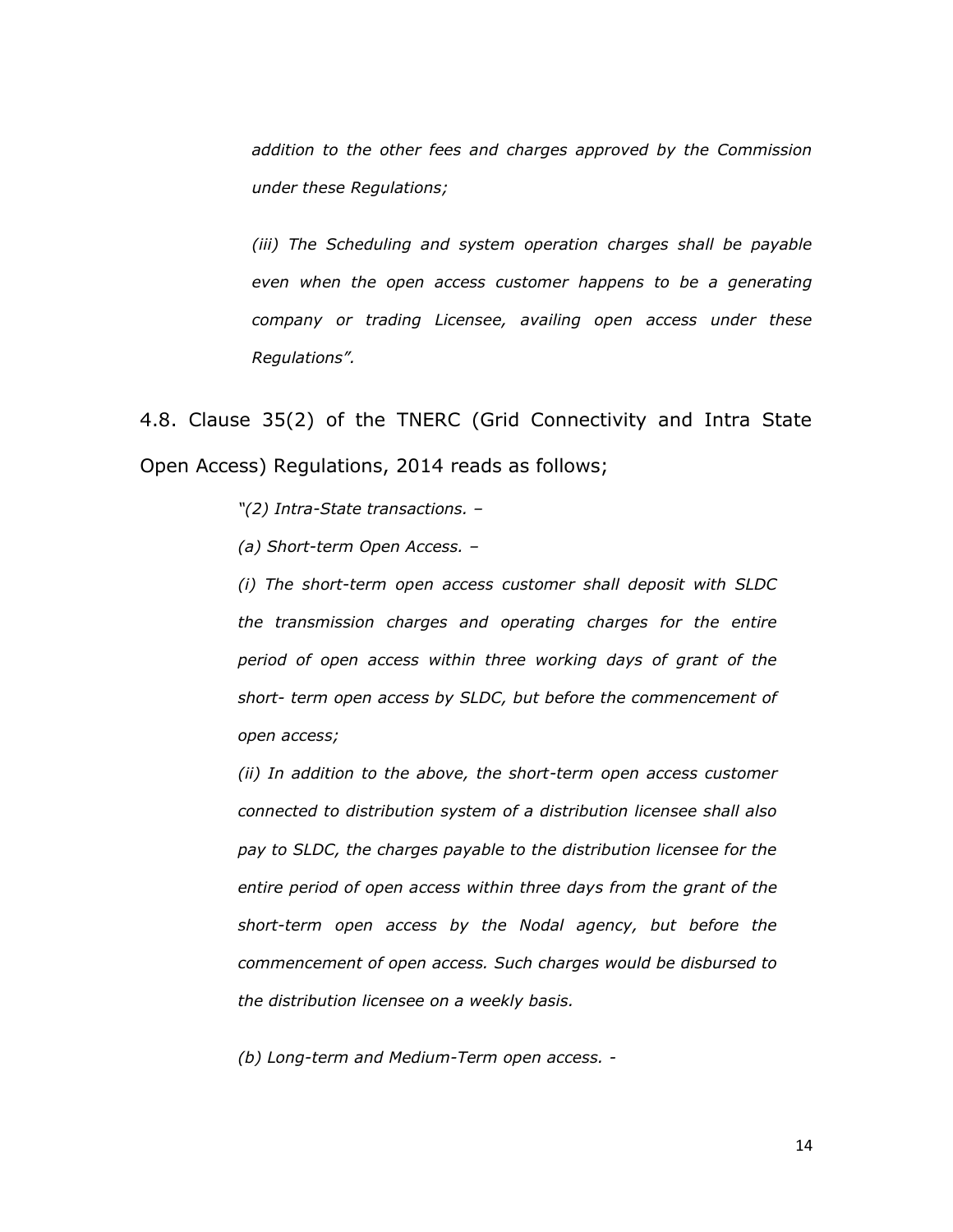*SLDC, transmission licensees and distribution licensee, where applicable, shall communicate to STU the details of the bills due to them by the 3rd day of the succeeding calendar month. STU shall separately indicate the above charges and raise the bill with the open access customer, together with the charges receivable by it, if any, before the 5th day of the above month. The open access customer shall pay the charges within seven days from the date of receipt of the bill. STU shall disburse the charges payable to SLDC, transmission licensee and distribution licensee on a monthly basis.*

4.9. Clause 40 of the TNERC (Grid Connectivity and Intra State Open Access) Regulations, 2014 reads as follows;

- *"40. Under-utilization or non-utilization of open access capacity in intra- State transmission system. –*
- *1) . …………*
- *2) Medium-term Open Access customers. - A medium-term open access customer may relinquish rights, fully or partly, by giving at least 30 days prior notice to the Nodal agency:*

*Provided that the medium-term open access customer relinquishing its rights shall pay applicable transmission charges for the period of relinquishment or for 30 days whichever is less.*

- *(3) Short-term open access customer. –*
- *(a) On an application made to the Nodal agency by the short-term open access customer, the short-term open access schedules already*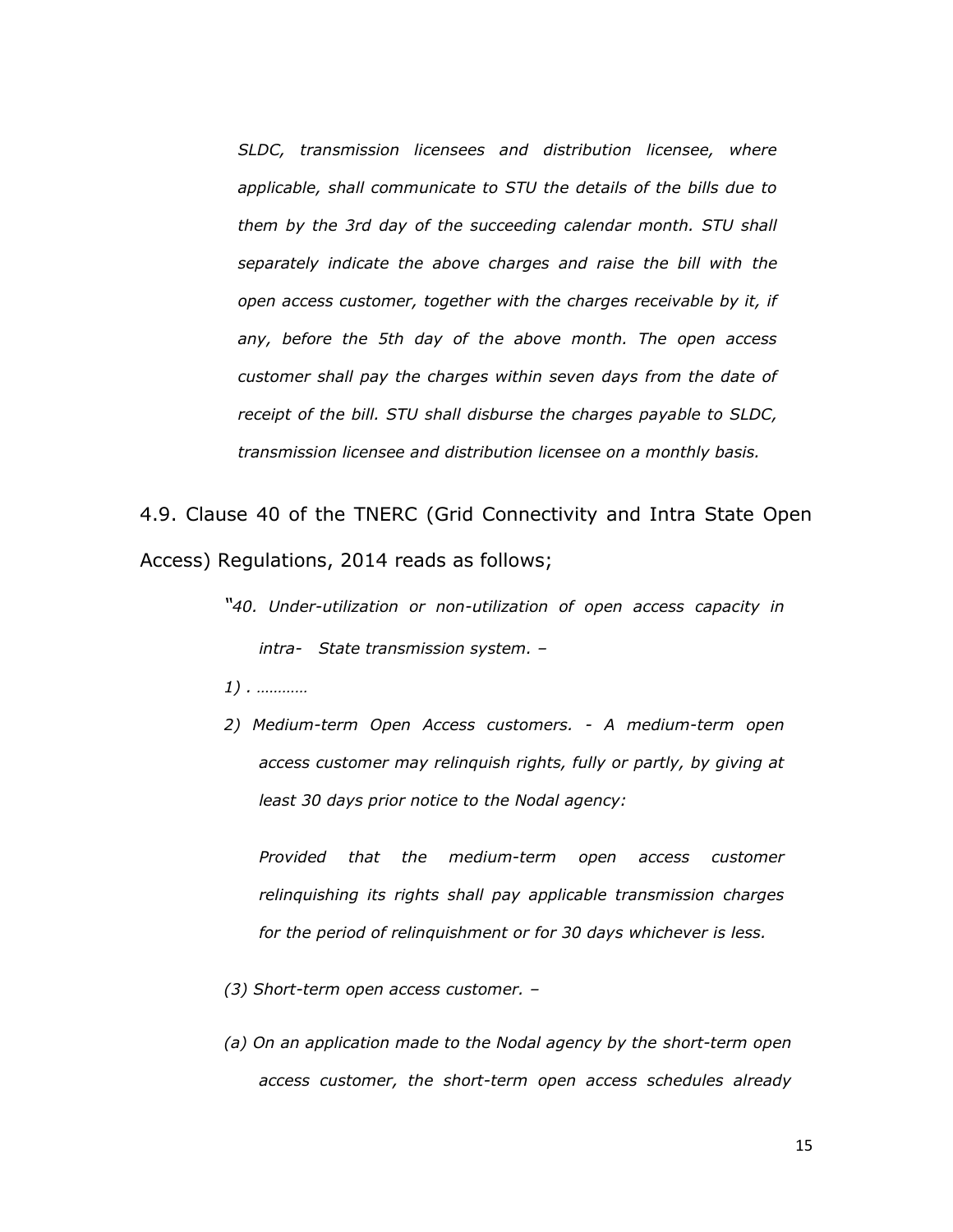*accepted by the Nodal agency in advance or on first-come-firstserved basis may either be cancelled or revised downwards:*

 *Provided that such cancellation or downward revision of the shortterm open access schedules shall not be effective before expiry of a minimum period of two (2) days:* 

 *Provided further that the day on which application for cancellation or downward revision of schedule is served on the Nodal agency and the day from which such cancellation or downward revision is to be implemented, shall be excluded for computing the period of two (2) days.*

- *(b) The person seeking cancellation or downward revision of shortterm open access schedule shall pay the transmission charges for the first two (2) days of the period for which the cancellation or downward revision of schedule, as the case may be, has been sought, in accordance with the schedule originally approved by the Nodal agency, and thereafter in accordance with the revised schedule prepared by the Nodal agency during the period of such cancellation or downward revision.*
- *(c) In case of cancellation, operating charges specified in Regulations 21 of these Regulations shall be payable for two (2) days or the period of cancellation in days, whichever is less.*

4.10. Not even a single unit was injected by the Petitioner"s plant into the grid during the month of September, 2021 and no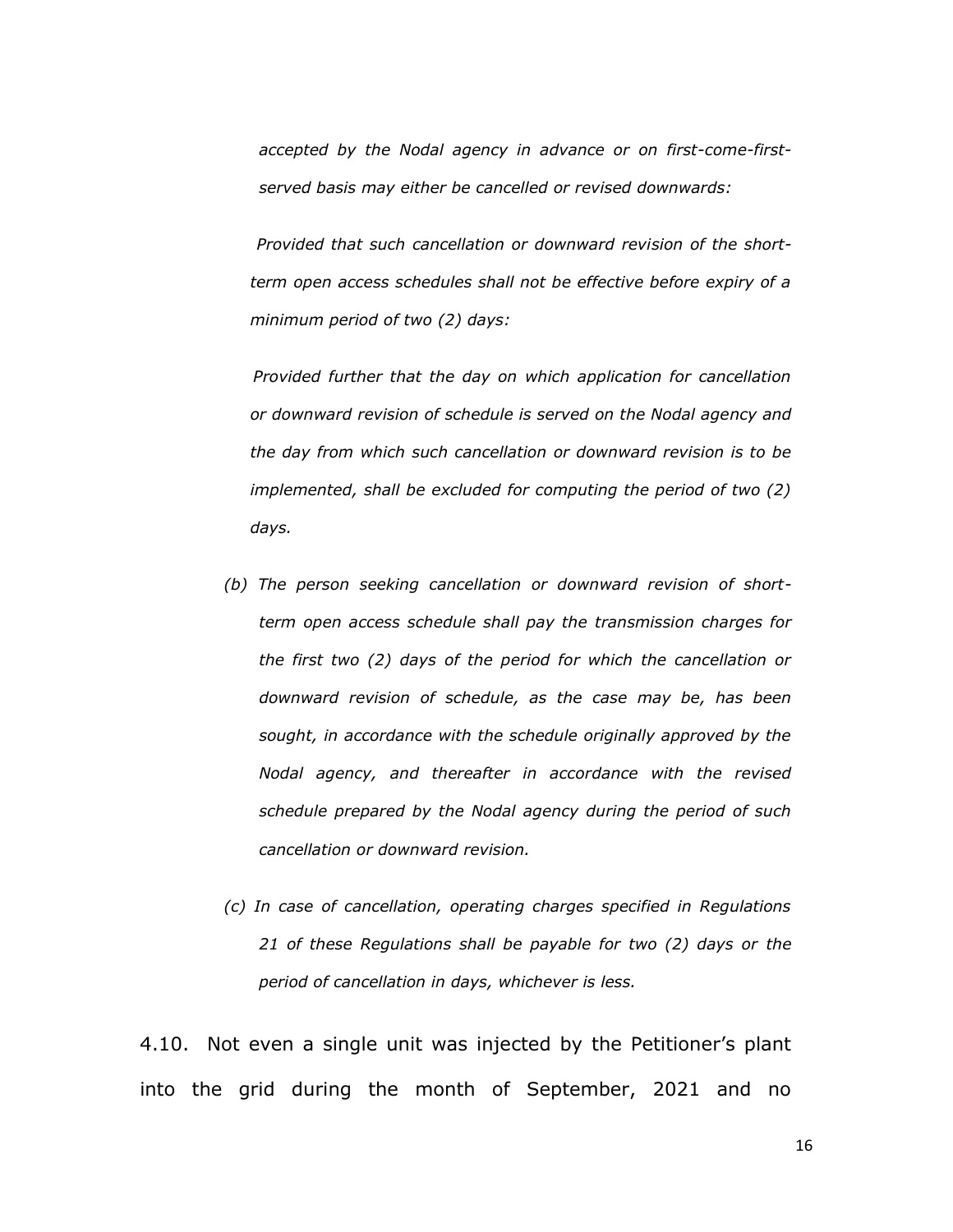scheduling was done. In this regard, the petitioner should have submitted an application for cancellation of STOA as per Clause 40 (3) of the TNERC (Grid Connectivity and Intra State Open Access) Regulations, 2014.

4.11. The Petitioner claims that the injection was not done at all for the month of Sep-2021, however, as per Clause 35(2) of the TNERC Grid Connectivity and Intra State Open Access Regulations-2014, STOA charges should be paid within three days from the date of approval or *before the commencement of open access* i.e., before 01.09.21 in this case.

"*Clause 35(2) of the TNERC (Grid Connectivity and Intra State Open Access) Regulations-2014 reads as follows;*

*(2) Intra-State transactions. –*

- *(a) Short-term Open Access. –*
- *(i) The short-term open access customer shall deposit with SLDC the transmission charges and operating charges for the entire period of open access within three working days of grant of the short- term open access by SLDC, but before the commencement of open access".*

Since the petitioner had an option to cancel/downward revision of open access transactions under 40(3) of the Regulations, having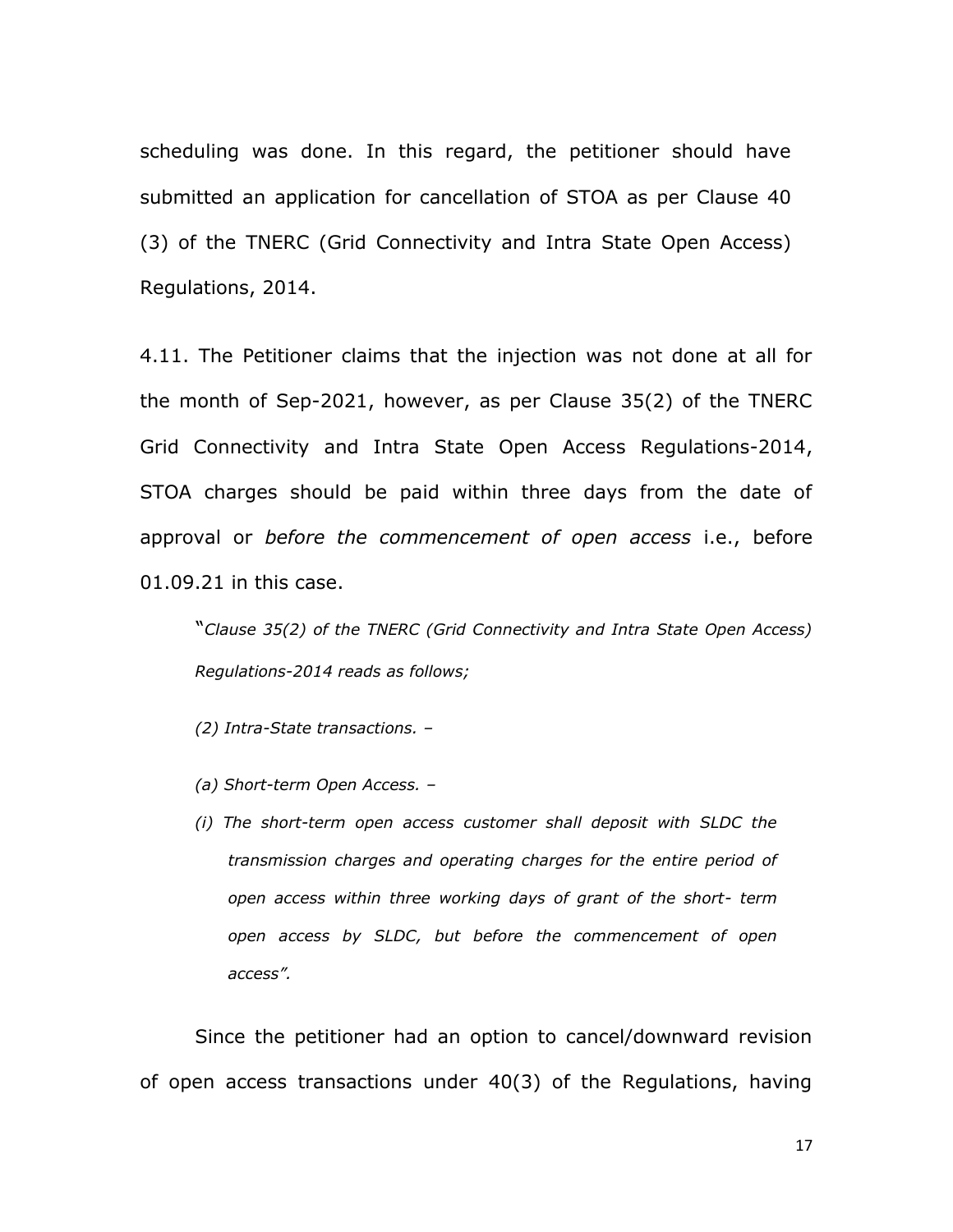failed to do so at the relevant period, the present request of the petitioner on the pretext that the petitioner was unable to operate its plant due to a sudden increase in the coal prices and further due to technical issue at the evacuation point and above events culminate into a force majeure event, is an afterthought and hence denied.

4.12. The averments in the petition in any event doesn't qualify for a Force Majeure event as stipulated under TNERC Grid Connectivity and Intra State Open Access Regulations-2014, which provides for waiver of STOA charges. The petitioner grossly failed to notify the force majeure events which prevented its generation or evacuation due to the Force Majeure condition as stipulated under Sec. 46 of the Regulations-2014, at the earliest point of time or immediately after the alleged events, the letter seeking for cancellation was dated 24.09.2021, almost close to the end of the term and thus, the petitioner claim is untenable and in any event does not fall within the

*" 46. Force Majeure. –*

 *(1) Any event which is beyond the control of the parties to the open access agreement which they could not foresee or with a reasonable amount of diligence could not have foreseen or which could not be prevented and which substantially affect the performance by either party such as, but not limited to, the following shall be classified as force majeure events for the purpose of these Regulations.*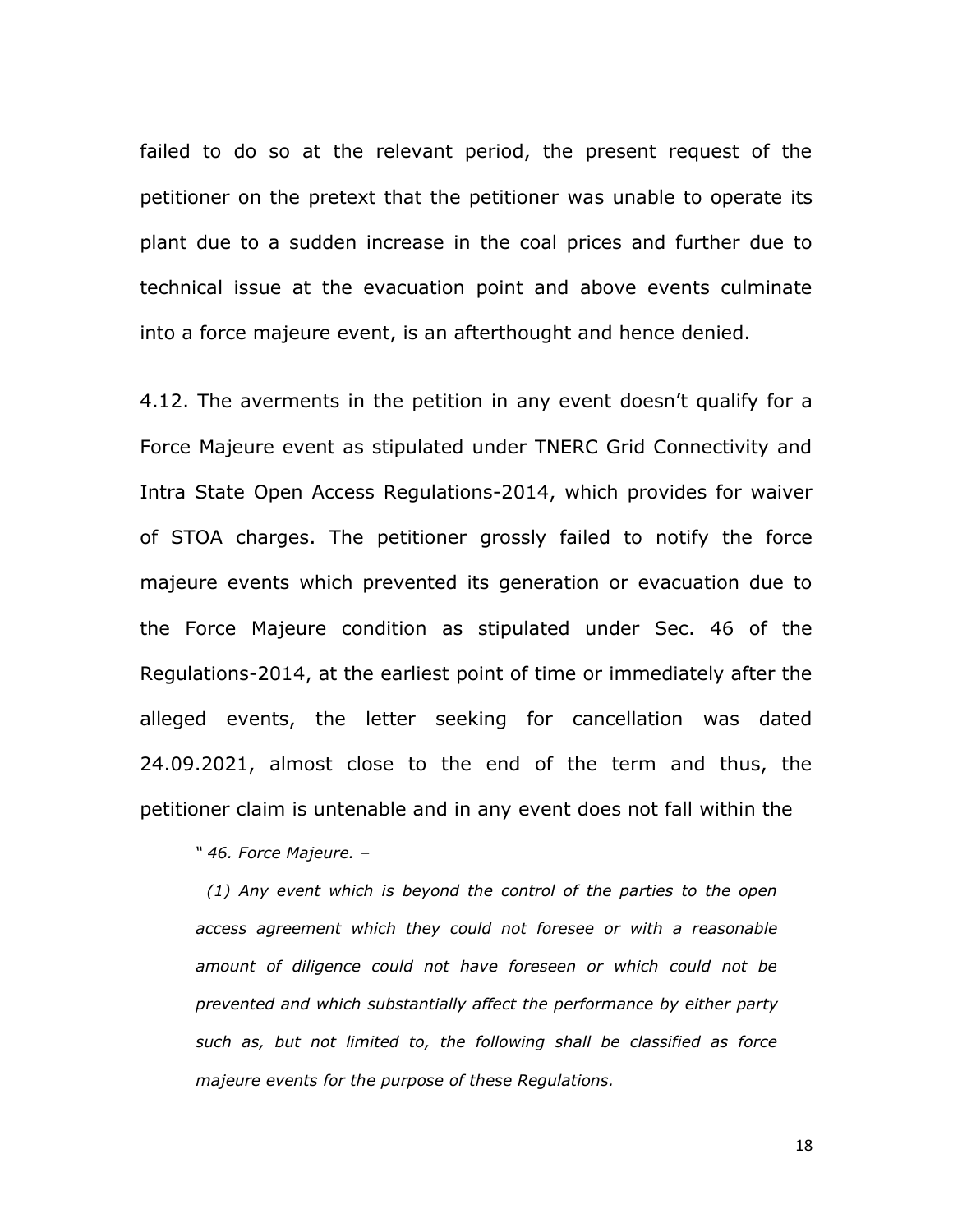*(i) natural disasters (earthquakes, hurricane, floods);*

*(ii) wars, riots or Civil Commotions and other upheavals; and*

*(iii) grid / distribution system's failure not attributable to parties hereto.*

*(2) Both the parties to the open access agreement shall ensure compliance of the terms and conditions of the agreement. However, no party shall be liable for any claim for any loss or damage whatsoever arising out of failure to carry out the terms of the open access agreement to the extent that such failure is due to force majeure. But, any party claiming the benefit of the force majeure shall satisfy the other party of the existence of such event(s)".*

4.13. The petitioner has referred the Commission"s Order, dated 29.06.21 in T.A. No.3 of 2021. But, the T.A.No.3 was filed for the refund of Open access charges which was already paid for MTOA transactions during lockdown period from March, 2020 & April 2020, due to covid-19 pandemic and also when the lockdown was in force. The present set of facts does in any event come within the purview of the findings of this Commission and hence the same is not applicable for the facts of the present case.

4.14. The petitioner has stated that their cancellation application was not processed for the month of Sep-2021. In this regard it is stated that, as per Clause 40(3)(a) of the TNERC Grid Connectivity and Intra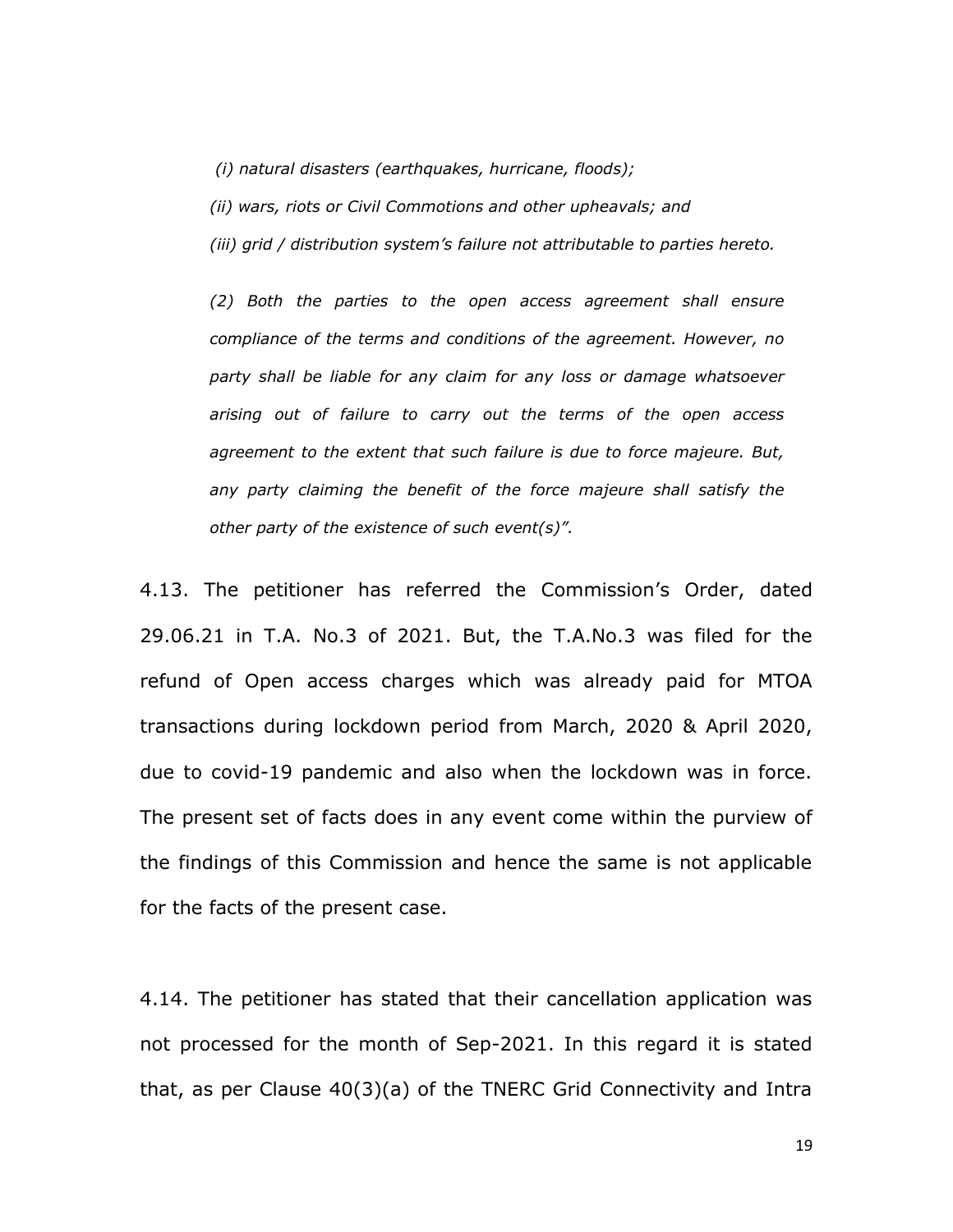State Open Access Regulations, 2014, the application could not be processed since the clause 40(3)(a) reads as follows:

*"Provided that such cancellation or downward revision of the short- term open access schedules shall not be effective before expiry of a minimum period of two (2) days":* 

4.15.With respect to para 3, the petitioner has stated in their letter dated 24.09.2021 as follows;

*"We had applied for STOA for supply of 71.757 MW of power to our Group Captive Consumers from our Plant for the period from 01.10.2021 to 31.10.21.* 

*Eventhough we obtained STOA for the month of Sep'21 we were unable to operate our plant due to some technical reasons at our evacuation point.*

*We had not paid the upfront Transmission Charges of Rs. 70.74 Lakhs hence as per regulations we kindly request your goodselves to cancel the Short term open access approval for the month of September 2021".*

The petitioner has stated that they were unable to operate their plant due to some technical reasons at their evacuation point" vide their letter dated 24.09.2021.

While the generator was unable to inject power during Sep 2021, instead of submitting application for cancellation of STOA for the period from 01.09.21 to 30.09.21, which was already approved on 23.08.2021,Petitioner had further submitted STOA application and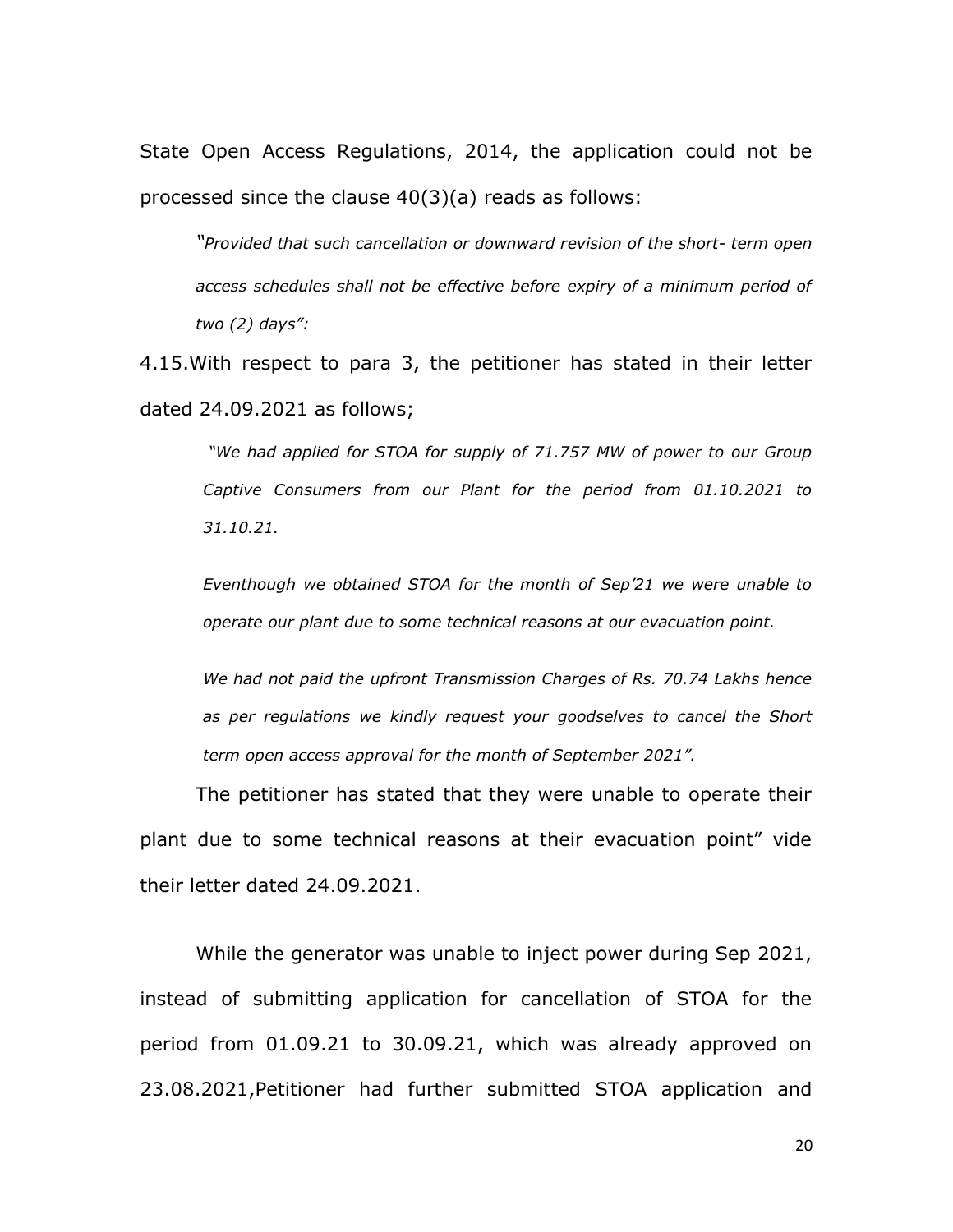seeking approval for the period from 01.10.2021 to 31.10.2021 is not acceptable. Also the application was not processed since the application fee for the month of October 2021 and Open access charges dues for the month of September 2021 was not paid by the Petitioner. The cancellation of STOA application was submitted by the petitioner only on 24.09.21 without application fee and the same could not be processed as per Clause  $12(1)$  &  $(3)$ , 17 and 40  $(3)$  of the TNERC (Grid Connectivity and Intra State Open Access) Regulations-2014.

4.16. With respect to para 4 to 7, the petitioner has done the short term open access transactions from the month of April 2021 by paying necessary open access charges before the commencement of open access transactions and the petitioner is well aware that the STOA transactions are subject to the TNERC (Grid Connectivity and Intra State Open Access) Regulations, 2014. It is sole responsibility of the petitioner, to intimate their inability to inject power and for cancellation or downward revision of the approval which was already accorded.

4.17. With respect to para 8 to 11, the petitioners request for exemption under "Force Majeure" Clause is unreasonable, because there is an option available to cancel/downward revision of STOA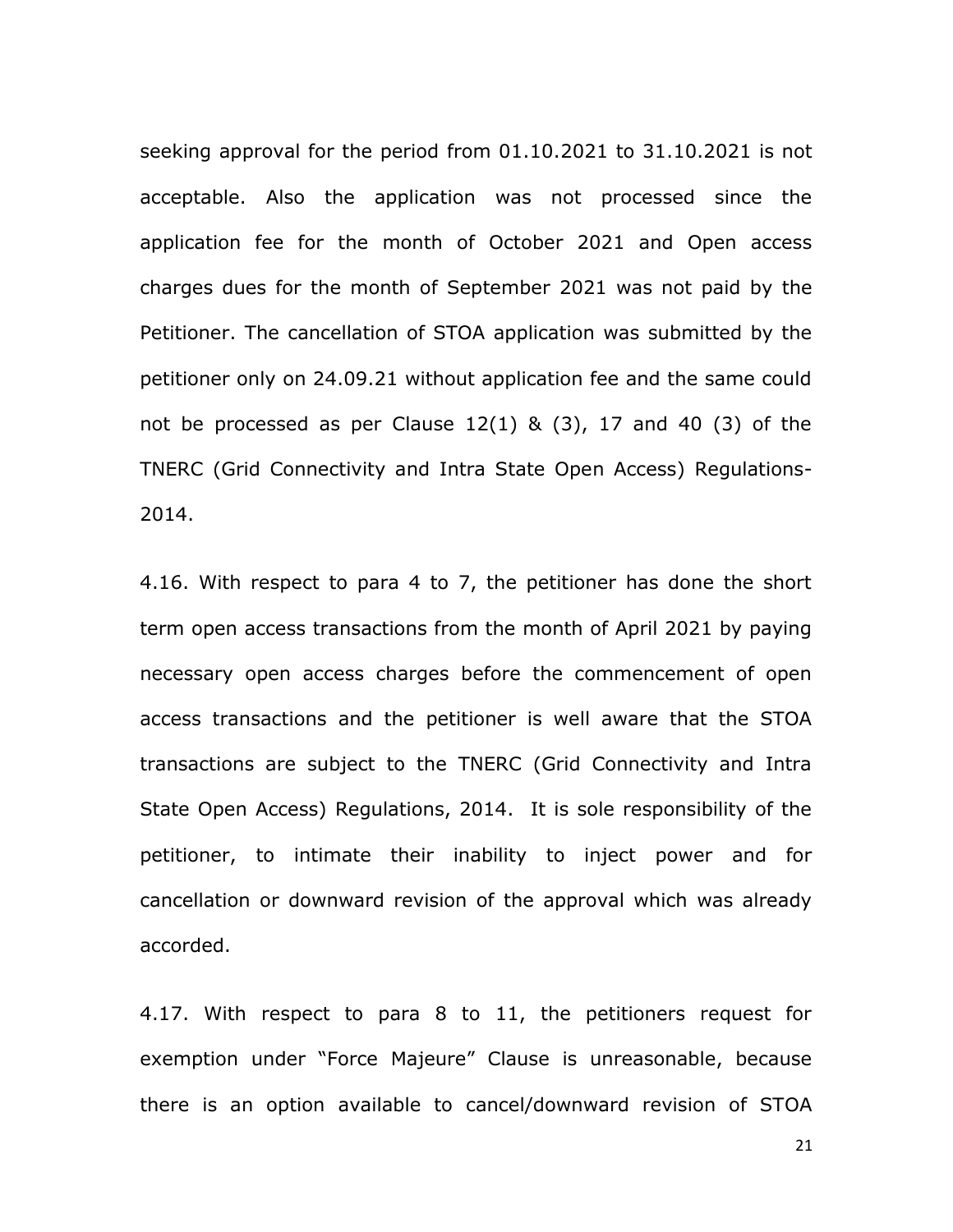transactions. It is relevant to mention that the Captive generators, M/s. TCP Ltd, M/s. OPG Power Generation Pvt. Ltd., and M/s. ARS Energy Pvt. Ltd, M/s. Tulsyan NEC Limited were cancelled/revised the open access transactions even under MTOA which has to be applied by giving 30 days prior notice to the nodal agency per Clause 40 (2) of the TNERC (Grid Connectivity and Intra State Open Access) Regulations, 2014. Hence, the petitioner"s request cannot be accepted. In light of the above facts and circumstances, it is prayed that the Commission may be pleased to dismiss the above petition with exemplary cost and pass such further or other orders as may be deemed fit and proper in the facts and circumstances of the case and thus render justice.

## **5. Written Submissions on behalf of the Petitioner:-**

5.1. The instant petition is filed to pass an order exercising Regulatory power and clarify that TransmissionCharges are not payable for the month of September 2021 in respect of Format STOA2 dated 23.08.2021 conditional approval referring to letter bearing Ref: Lr.No.CE/GO/SE/CO/ EE/OA/AEE3/F.NPPL.Cap/R0/21-22/D.92/21-22, dt.03/08/2021, that was not proceeded with for the month of September 2021 to avail open access by the Petitioner;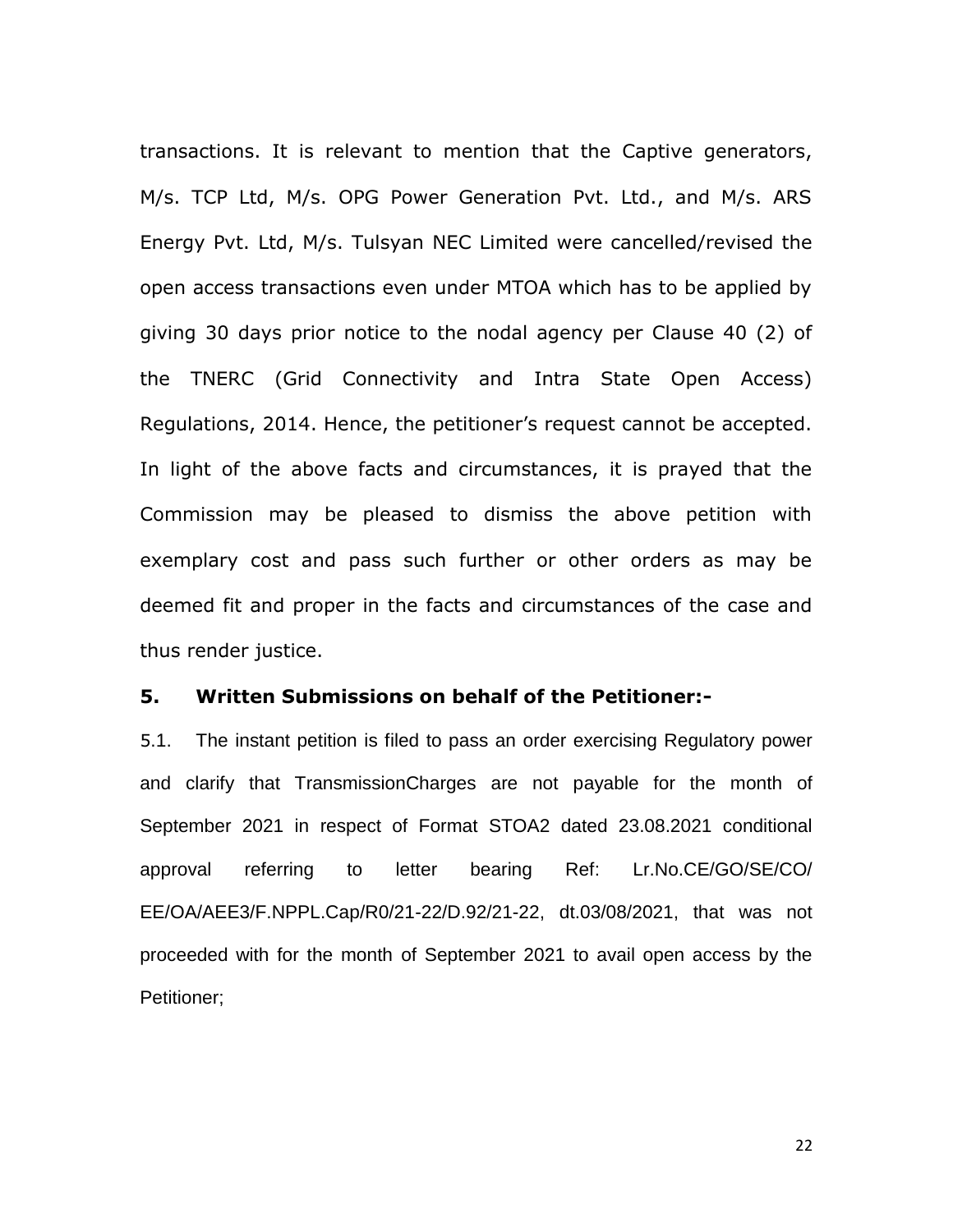5.2. The Petitioner is not liable to pay transmission charges for the month of September 2021 due force majeure attributable to the availability of coal and sudden increase in coal prices.

5.3. The Petitioner states that they applied for short open access approval on 13.08.2021 for the period 01.09.2021 to 30.09.2021. The non refundable application fee of Rs.5,000 was also made for each application.

5.4. The approval was granted by the SLDC in Format STOA2 dated 23.08.2021 vide letter bearing Ref: Lr.No.CE/GO/SE/CO/EE/OA/AEE3/F.NPPL.Cap/R0/21-22/D.92/21-22, dt.03/08/2021, for a quantum of 71.757MW for its 97 captive consumers for the period from 01.09.2021 to 30.09.2021. The approval incorporated a clause for advance payment in order to give effect to the Open Access

5.5. As per the Schedule of payment enclosed, the short-term open access customer shall deposit with SLDC the transmission charges and SLDC charges for the entire period of open access within three working days of grant of the short- term open access by SLDC, but before the commencement of open access.

5.6. However, the Petitioner submits that it was unable to proceed with the open access due to the existence of force majeure events during the said period.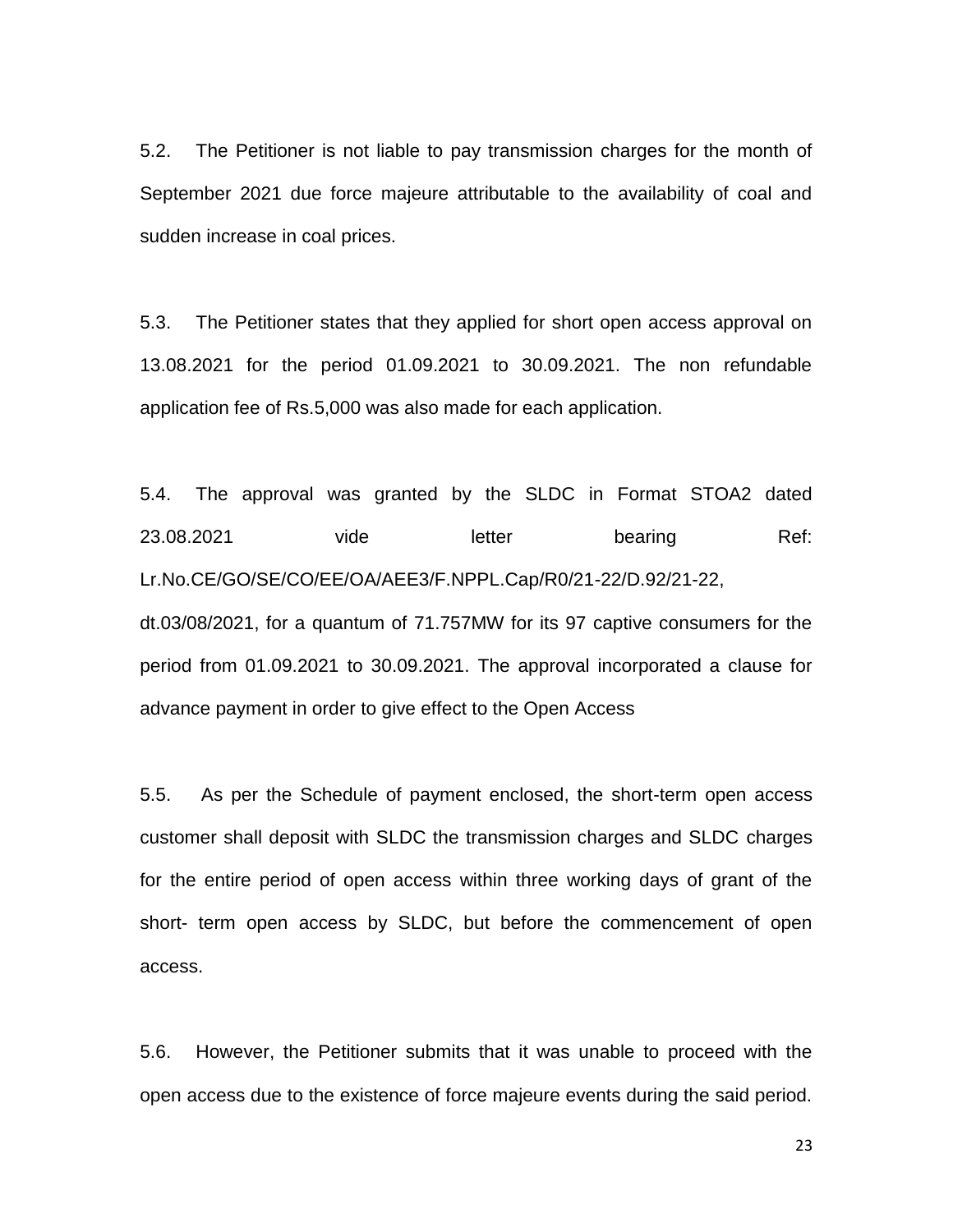This is attributable to the unexpected unavailability of coal and the consequent abnormal increase in imported and domestic coal due to the rebound of the global economy after the first and second wave of the Covid-19 pandemic, supply chain restrictions and other factors, such as restriction on exports by Indonesia, the world's biggest thermal coal exporter, after heavy rainfall disrupted production. Further, bad weather in many places including China, the largest producer of coal, little incentive in investing in new production of coal worldwide due to public policy of phasing down coal to combat global warming all lead to the continuous surge in global coal prices. Prices at Australia's Newcastle port, considered an Asian benchmark, have almost doubled over the past year.

5.7. None of the activities for which the transmission charges were required to be paid were conducted during September 2021. In fact, not a single unit was injected by the Petitioner's plant into the grid during the month of September 2021 and no scheduling was done. Thus, the application was not proceeded with. The Petitioner was further unable to inject power due to a technical issue at the evacuation point. These factors were beyond the control of the Petitioner thereby eliciting a Force Majeure situation, which effectively rendered it impossible to perform the terms of the contract between the Petitioner and the Respondent TANTRANSCO.

5.8. The Open Access Regulations, 2014 specifically provide for Force Majeure –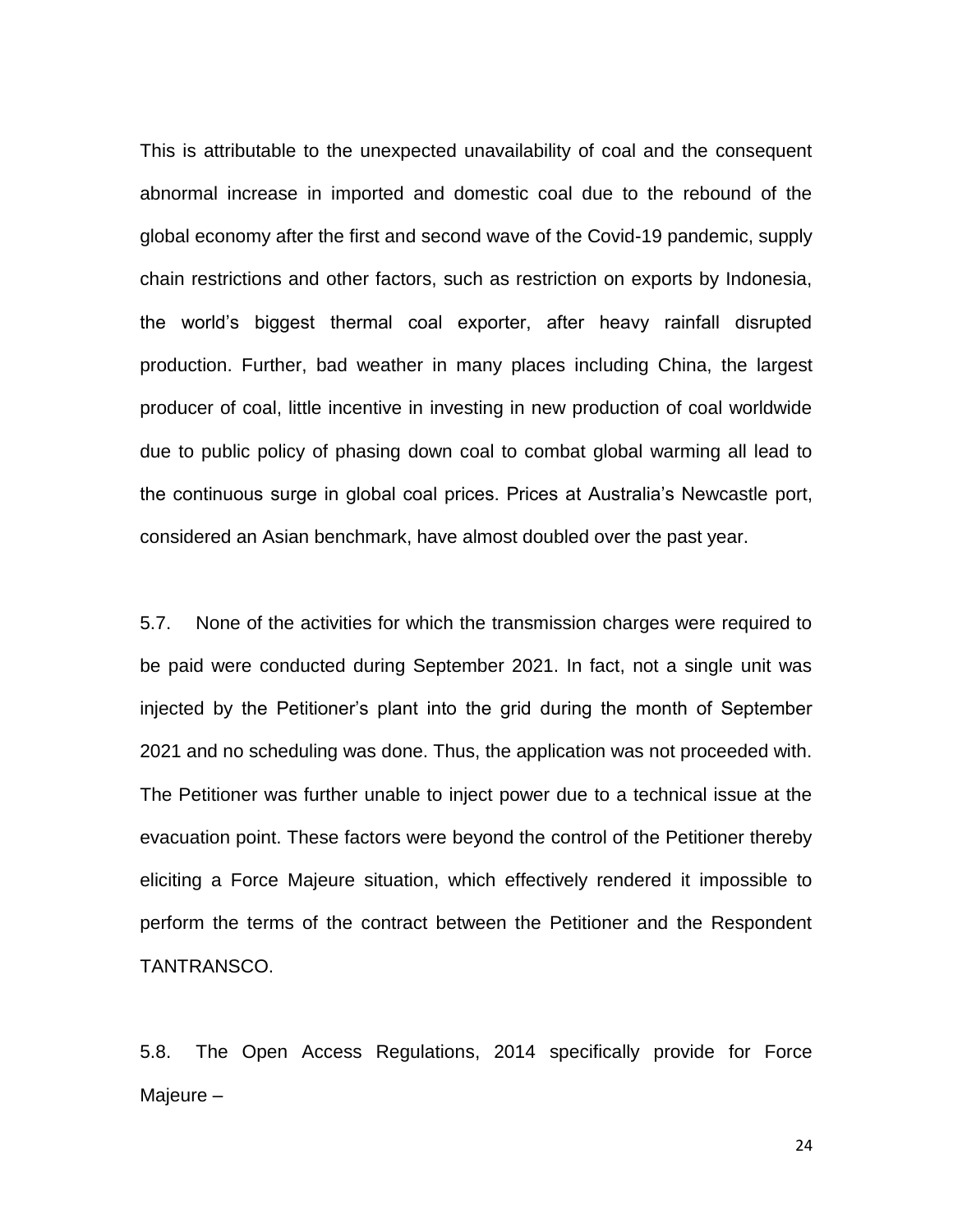*"46. Force Majeure –*

*(1) Any event which is beyond the control of the parties to the open access agreement which they could not foresee or with a reasonable amount of diligence could not have foreseen or which could not be prevented and which substantially affect the performance by either party such as, but not limited to, the following shall be classified as force majeure events for the purpose of these Regulations.* 

*(i) natural disasters (earthquakes, hurricane, floods); (ii) wars, riots or Civil Commotions and other upheavals; and (iii) grid / distribution system's failure not attributable to parties hereto.* 

*(2) Both the parties to the open access agreement shall ensure compliance of the terms and conditions of the agreement. However, no party shall be liable for any claim for any loss or damage whatsoever arising out of failure to carry out the terms of the open access agreement to the extent that such failure is due to force majeure. But, any party claiming the benefit of the force majeure shall satisfy the other party of the existence of such event(s)."* 

5.9. In this regard, it may not be out of place to state that in T.A. No. 3 of 2021 and other petitions challenging the Open Access charges levied during the lockdown, the Commission vide its Order dated 29.06.2021 has, *inter alia*, held that open access charges (of which transmission charges is a part) cannot be levied during a Force Majeure situation. The same may be applied to the Petitioner since the increase in coal prices are also beyond the contemplation of the parties and therefore, a force majeure condition and consequentwaive the transmission charges for the month of September 2021 in respect of the STOA approvals granted Petitioner's plant, especially in view of the fact that not even a single unit was transmitted during the relevant period. Furthermore, the Petitioner has sought for cancellation of the STOA approvals for the month of September 2021 vide its letter dated 24.09.2021.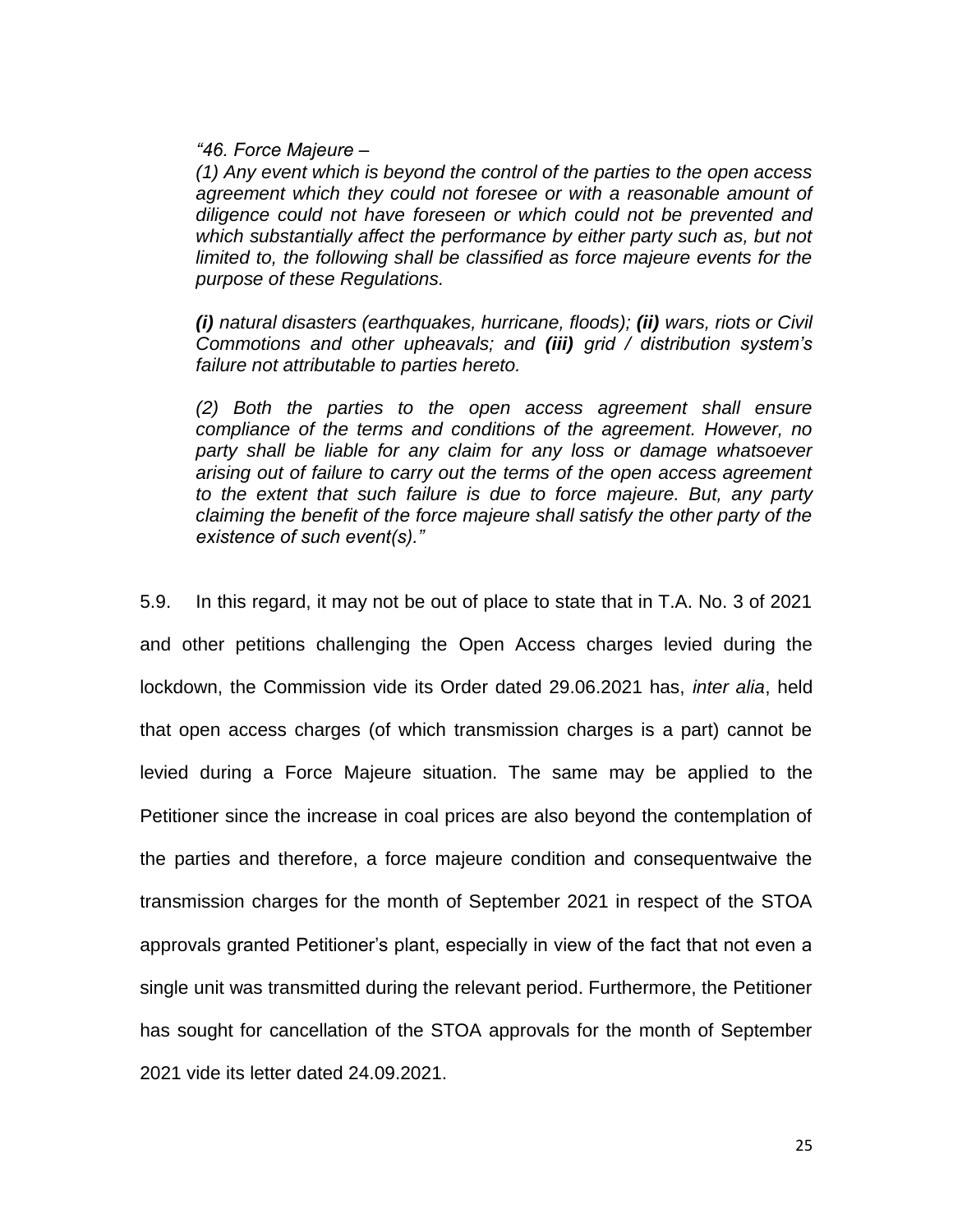5.10. The nature of the transmission charge is in the form of a charge and not fixed like a tax.

5.11. The levy of transmission charges is primarily to compensate the State Transmission Utilities ('STU') such as the  $2^{nd}$ respondent herein for allowing such captive generators to use the common grid for supply of power to captive consumers. The nature of the transmission charge is in the form of a charge and not fixed like a tax.

5.12. The transmission charges, by their very nature, unlike taxes, can be paid only when the actual service or activity takes place and thus in the absence of the activity having been done and no service being provided, such charges cannot be levied. It is an admitted fact that the transmission line was not utilised by the Petitioner during the relevant period. The levy of transmission charges contemplates utilization of the system. Pertinently, no provision in the Regulations or in the STOA mandate that these charges are fixed in nature or minimum charges and are to be paid under all circumstances. This is for the simple reason that the charges were never contemplated to be minimum or fixed charges such as in the case of a minimum demand or energy charge which a consumer has to pay.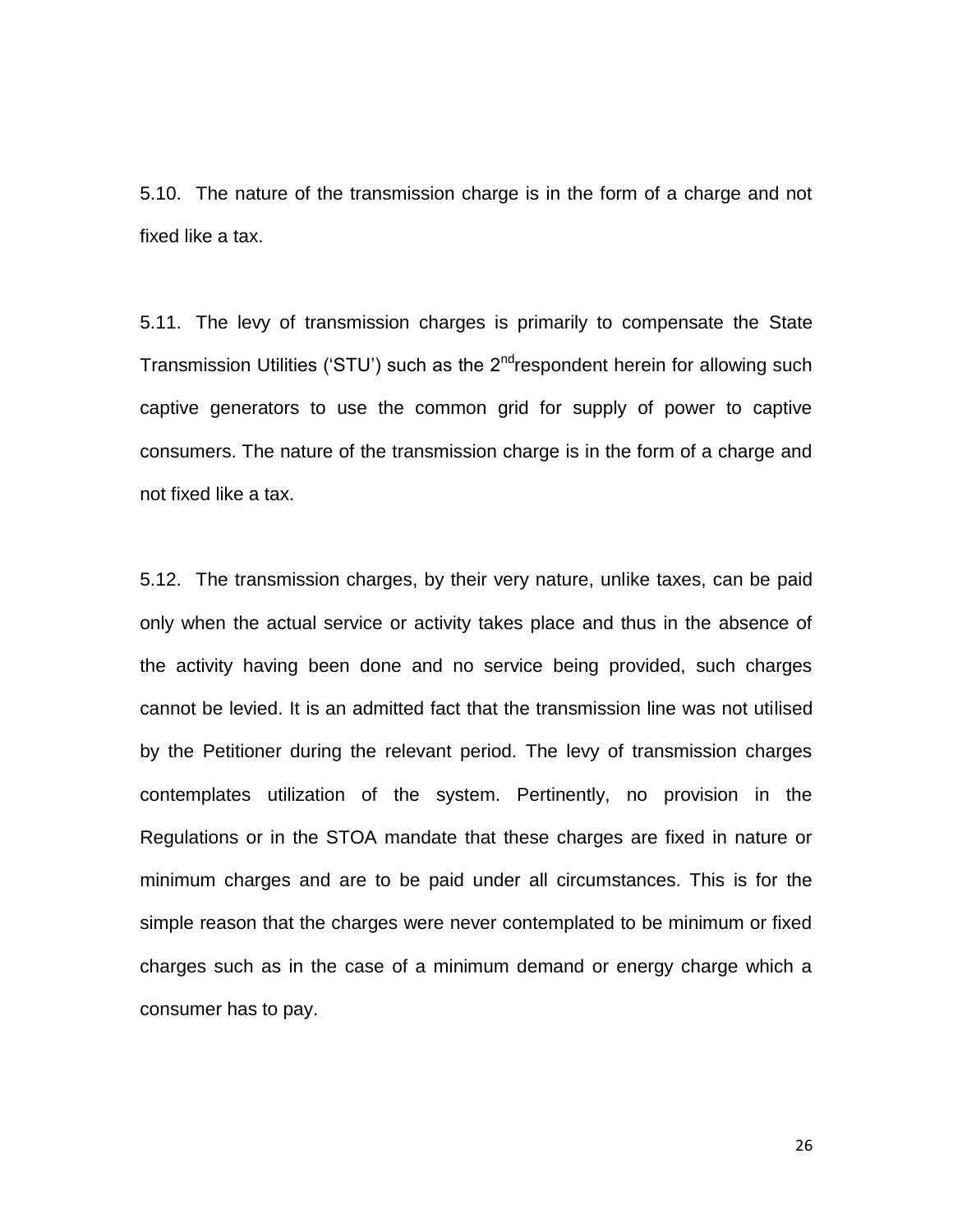5.13. The Respondents in their counter have relied on Clause 40(3) of the TNERC (Grid Connectivity and Intra State Open Access) Regulations, 2014, to state that the Petitioner ought to have made an application for cancellation or downward revision of the short-term open schedule to the Respondents for the relevant period. However, it is reiterated that the Petitioner is seeking for waiver of transmission charges only for the month of September, 2021, during which force majeure conditions were in place. Admittedly, the Petitioner did not inject a single unit into the Respondent's grid during the entire month of September 2021 and since the Petitioner had not utilised the Respondent's grid, the charges for the same ought not to be levied from the Petitioner. The unavailability of coal was beyond the control of the Petitioner and as such, the Petitioner could not have intimated the Respondent/ made an application to that effect. Further, it is relevant to point out that the mandate to apply under Clause 40(3) of the TNERC (Grid Connectivity and Intra State Open Access) Regulations, 2014, for withdrawal/downward revision is only under normal circumstances and not when force majeure is invoked. Furthermore, it must be noted that the waiver being requested due to force majeure is only for a short period during which time not a single unit was supplied by the Petitioner.

5.14. TANGEDCO has not proved that the transmission line was utilised by the Petitioner. In fact, it is not the Respondent's stand that the Petitioner utilised the transmission line during the month of September 2021 and therefore, the Petitioner must pay for the same. Admittedly, the Petitioner has not utilised the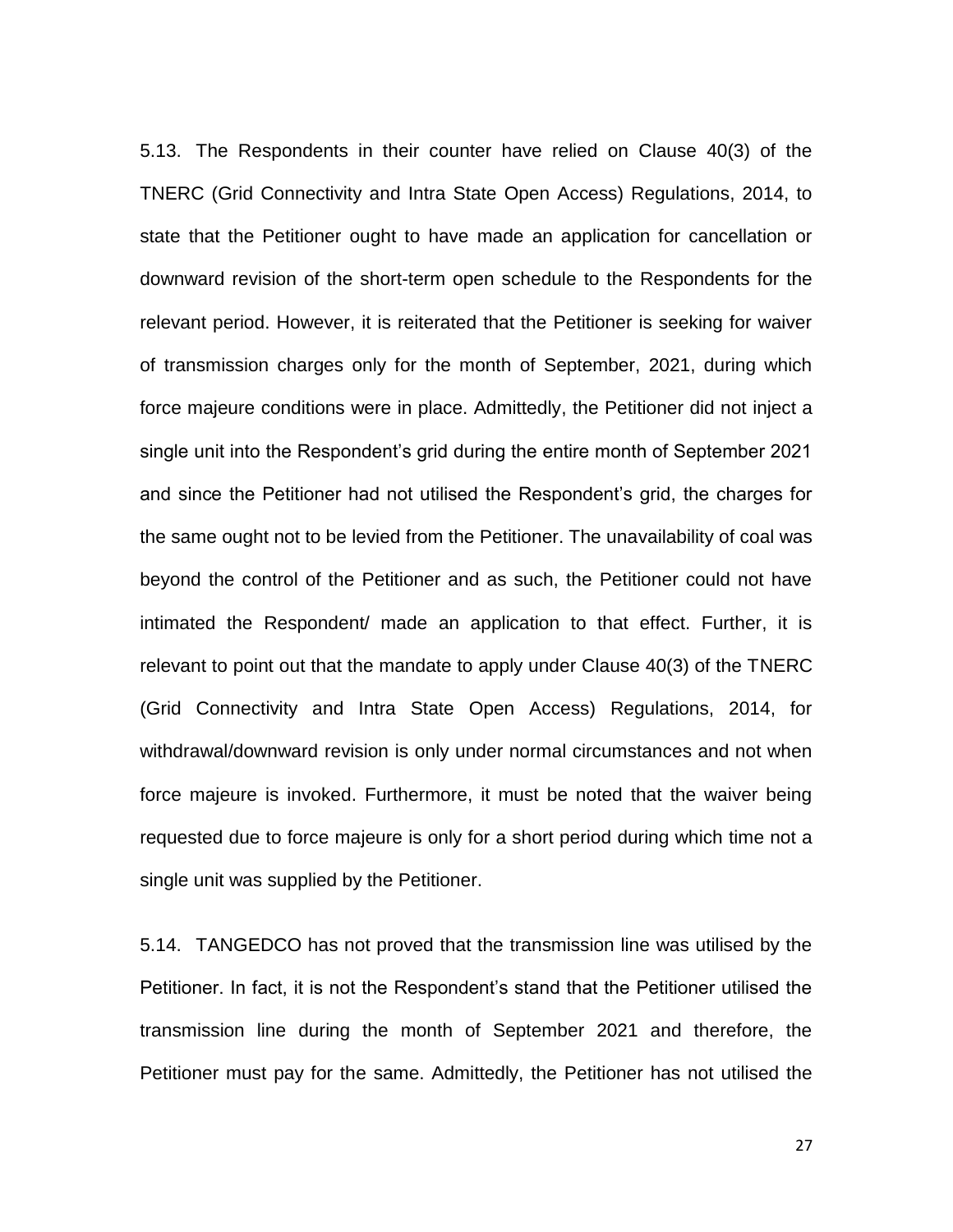transmission line during the relevant period and as such, there is no loss to the Respondent if a waiver of the charges is granted during the relevant period.

#### **6. Findings of the Commission:-**

6.1. We have heard the submissions of learned Counsel appearing for the Petitioner and the Respondents. The Petitioner has filed this petition for passing an orderexercising Regulatory Power and clarify that Transmission Charges of Rs.70,76,566/- (Rupees Seventy Lakhs Seventy Six Thousand Five Hundred and Sixty Six Only) are not payable for the month of September 2021 in respect of Format STOA2 dated 23-08-2021.

Per contra, the Respondent states as under:

6.2. The short-term open access customer may either seek for cancellation or downward revision, through an application to the nodal agency and the nodal agency shall be entitled to levy the open access charges only for two days in accordance with Clause 40(3) of the TNERC (Grid Connectivity and Intra State Open Access) Regulations, 2014 and hence total waiver of open access charges is not permitted and thus the petitioner is not entitled to any waiver in the circumstances of the present case.

6.3. The Petitioner M/s Nagai Power Pvt. Ltd. is a coal based Captive Power Plant with a capacity of 150 MW located at Okkur Village,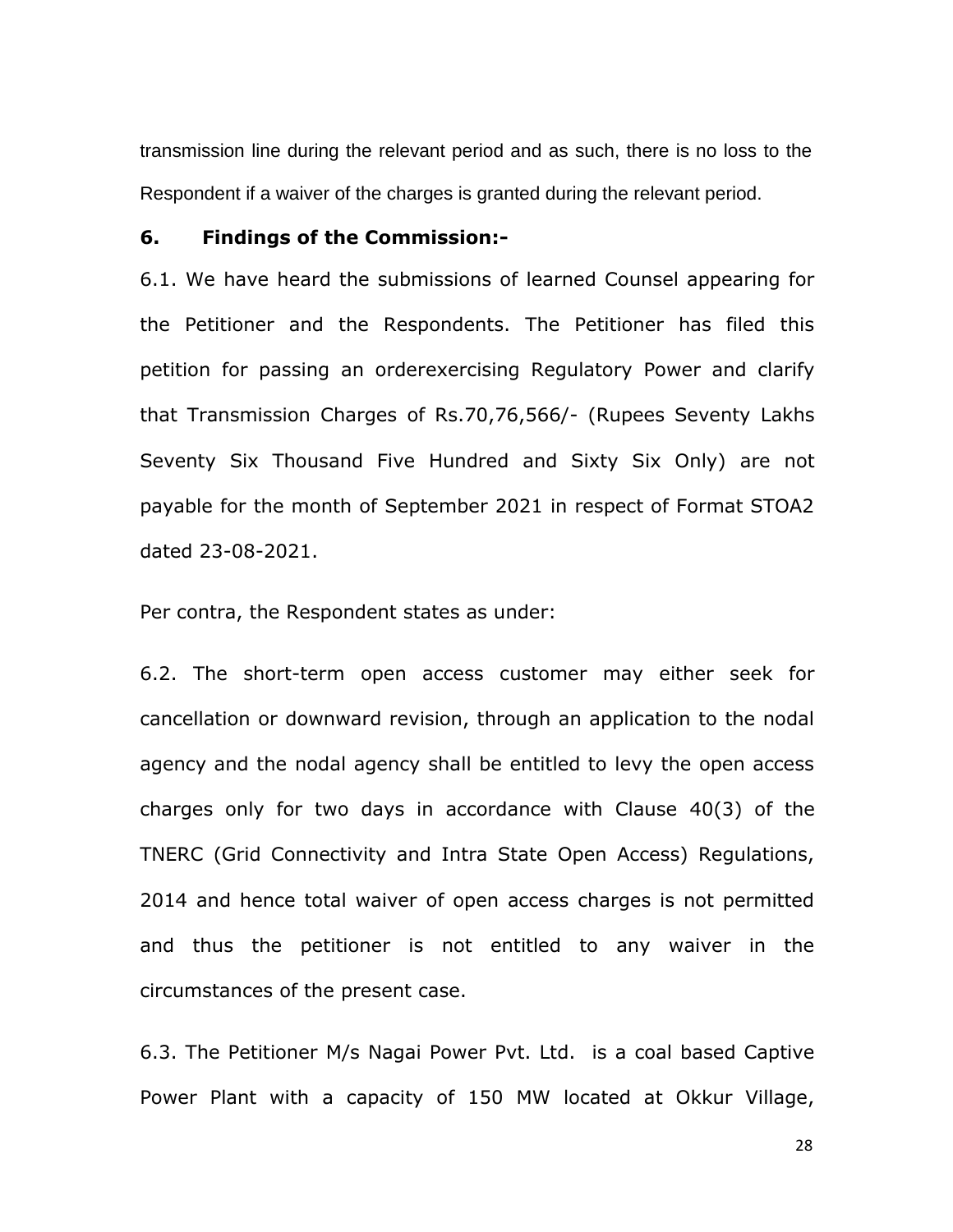Nagapattinam District. The petitioner had entered into a Wheeling Agreement with TANGEDCO to wheel power to its 97 Nos. CaptiveUsers and wheeled power under Intra State Short Term Open Access (STOA) category.

6.4. SLDC being the Nodal agency, which accords permissions for Short Term Open Access transactions, granted STOA approval as requested by the petitioner to wheel power upto the quantum of 71.757 MW to its 97 Nos. Captive consumers for the period from01-09- 2021 to 30-09-2021. Accordingly Open access charges for the above approval also have been published in TNEB SLDC website.

6.5. It is the case of the petitioner that not even a single unit was injected by the Petitioner"s plant into the grid during the month of September2021 and no scheduling was done. In this regard, the petitioner should have submitted an application for cancellation of STOA as per Clause 40(3) of the TNERC (Grid Connectivity and Intra State Open Access) Regulations, 2014.

6.6. The petitioner claims that the injection was not done at all for the month of Sep-2021, however, as per Clause 35(2) of the TNERC Grid Connectivity and Intra State Open Access Regulations-2014, STOA charges should be paid within three days from the date of approval or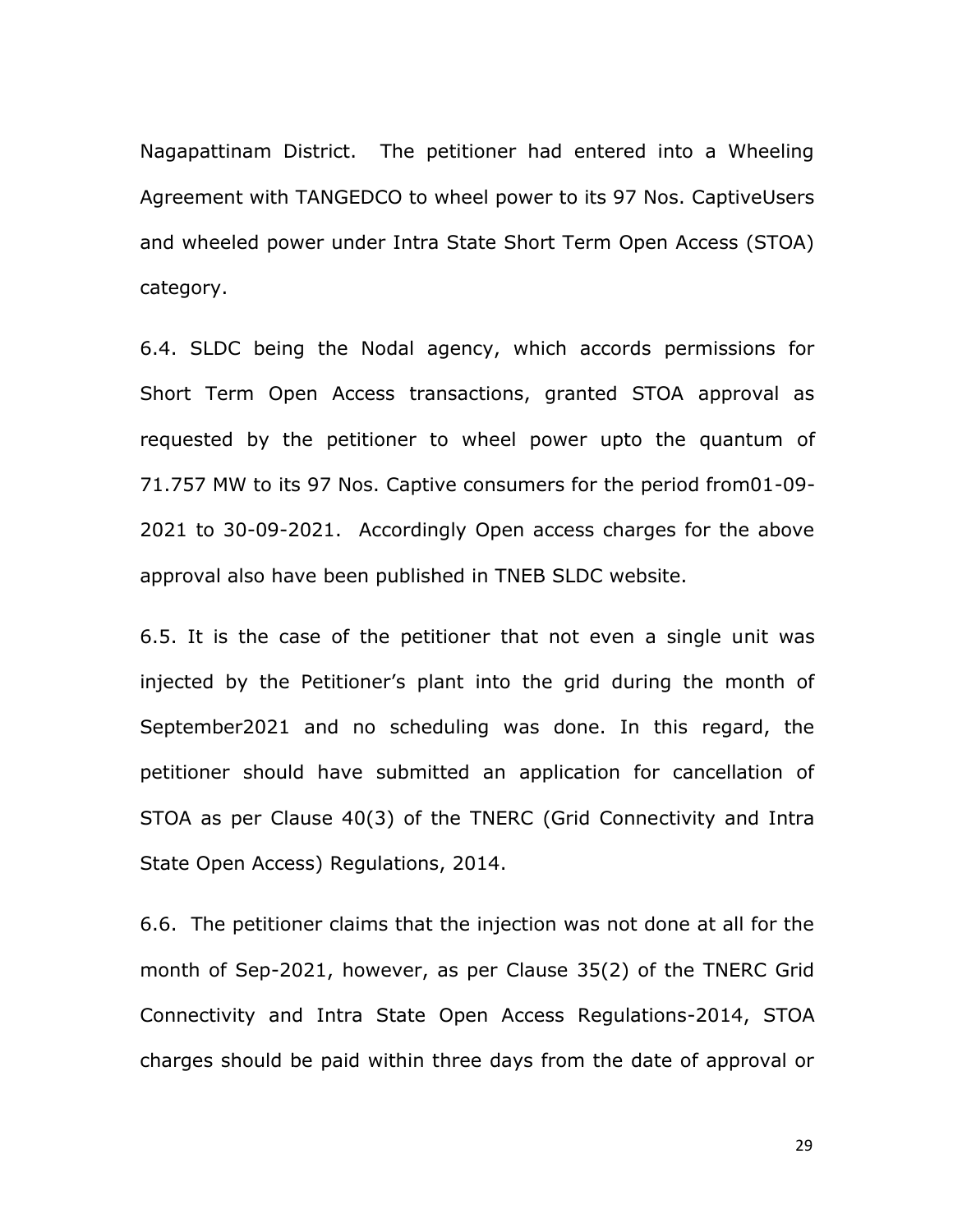before the commencement of open access i.e. before 01-09-2021 in this case.

6.7. Since the petitioner had an option to cancel/downward revision of open access transactions under 40(3) of the Regulations, having failed to do so at the relevant period, the present request of the petitioner on the pretext that the petitioner was unable to operate its plant due to a sudden increase in the coal prices and further due to technical issue at the evacuation point and above events culminate into a force majeure event, is an afterthought and hence denied.

6.8. The averments in the petition under TNERC Grid Connectivity and Intra State Open Access Regulations-2014, which provides for waiver of STOA charges. The petitioner grossly failed to notify the force majeure events which prevented its generation or evacuation due to the Force Majeure condition as stipulated under Sec.46 of the Regulations-2014, at the earliest point of time or immediately after the alleged events, the letter seeking for cancellation was dated 24-09- 2021, almost close to the end of the term and the petitioner claim is untenable and in any event does not fall within the Force Majeure Clause in Regulation 46.

6.9. The application for the month of October 2021 was not processed since the application fee for the month of October 2021 and Open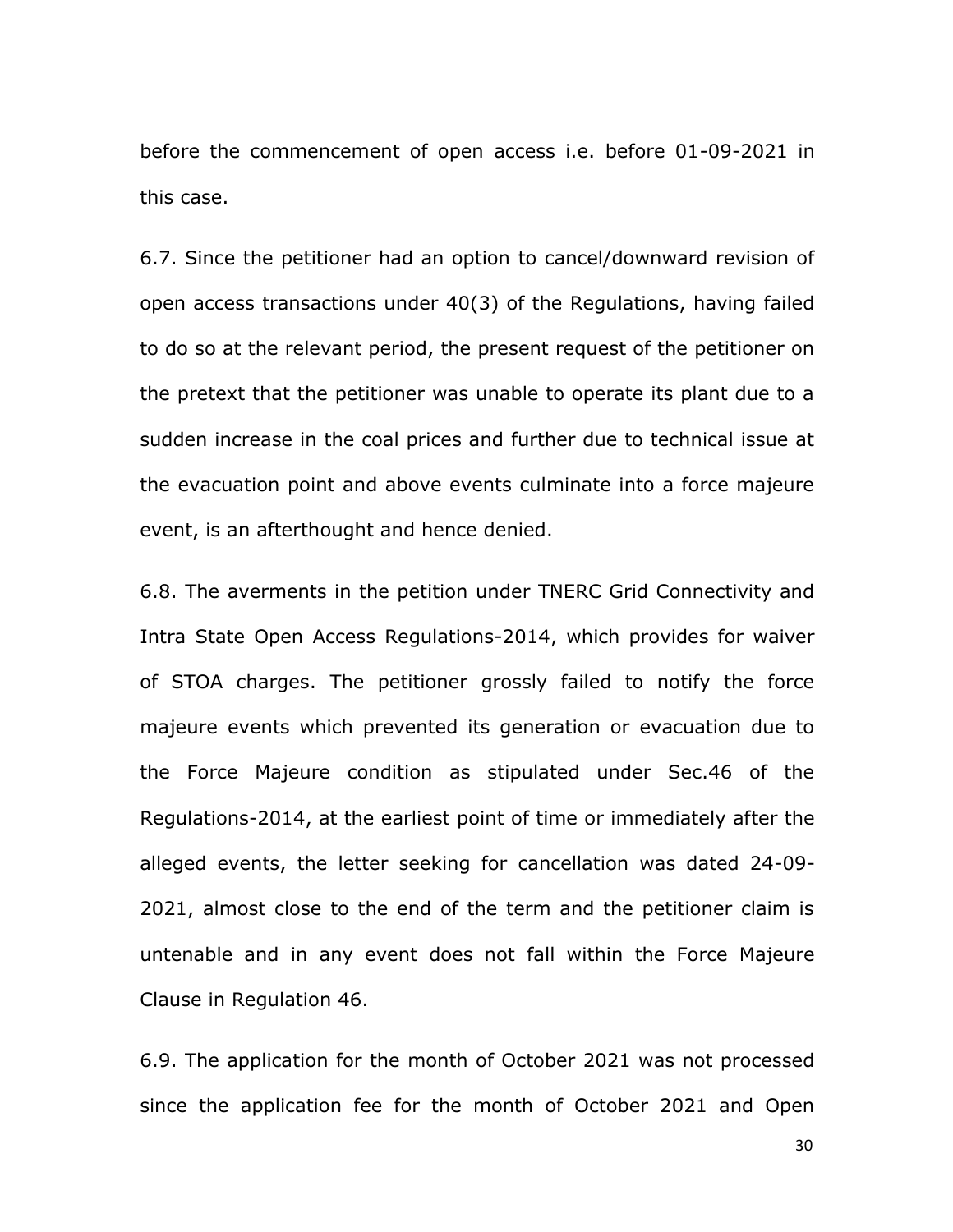Access Charges dues for the month of September 2021 was not paid by the Petitioner. **ORDER**

Heard both sides. The short question which arises for consideration is whether the waiver of transmission charges as sought for by the petitioner by treating non-availability of coal as Force Majeure is sustainable. On perusal of the material records, we find that there are many procedural lacunae in the presentation of the instant claim and hence it is necessary to deal with the same in the first instance. Hence, for the present, we are not travelling into the larger question as to whether the non-availability of coal which is the focal point canvassed by the petitioner for the purpose of present relief as we find that there are many statutory prescriptions which are required to be followed even for staking a claim and to see whether such prescriptions have been complied with. Hence, let us see whether the statutory requirements have been complied with.

As per Clause 35(2) of the TNERC Grid Connectivity and Intra State Open Access Regulations-2014, the STOA charges should have been paid within three days from the date of approval but before the commencement of open access, which it is seen that the Petitioner has not complied with.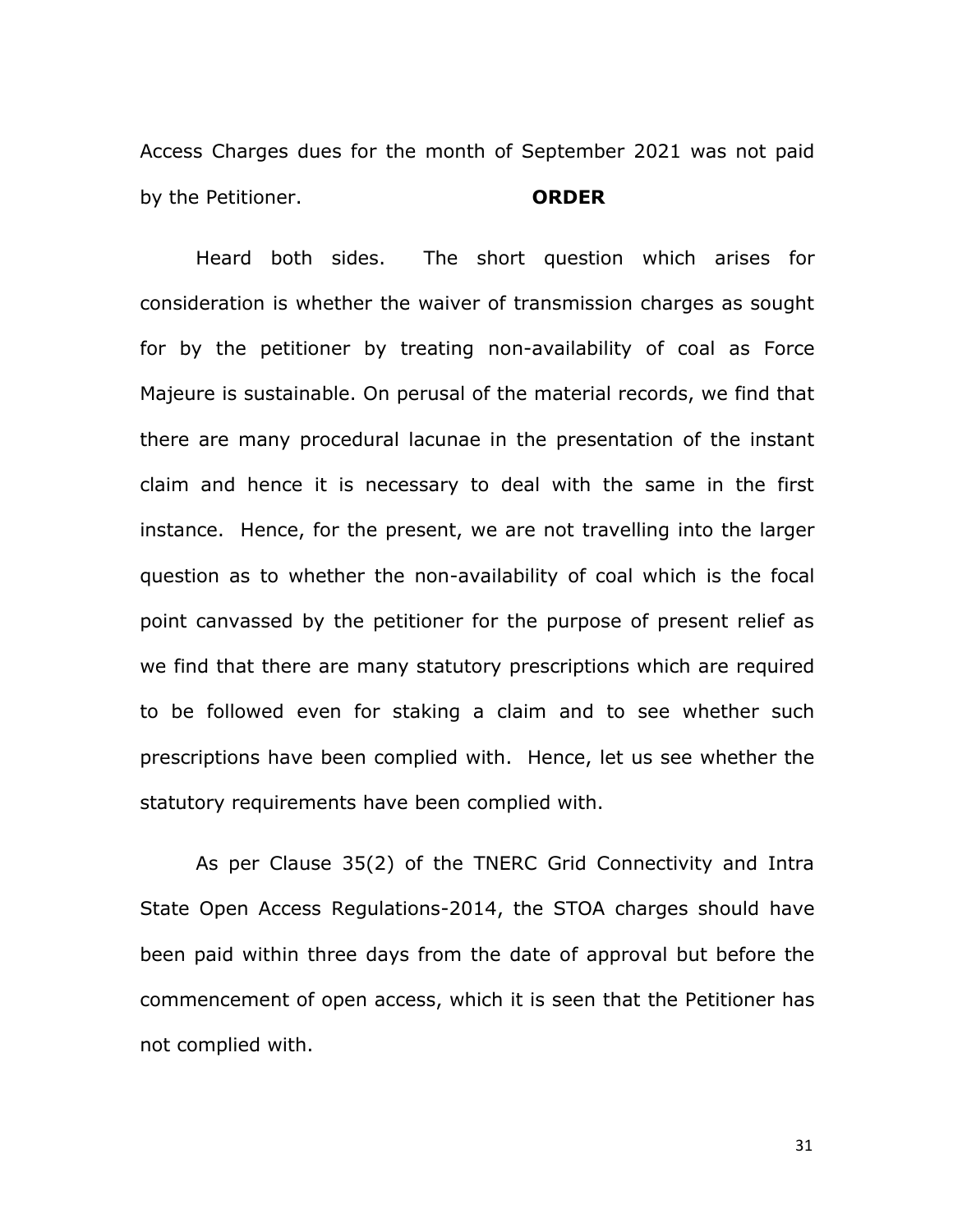The Petitioner had the option to cancel/downward revision of open access transactions under 40(3) of the RegulationsTNERC Grid Connectivity and Intra State Open Access Regulations-2014 within the time stipulated which it is seen that the Petitioner didnot exercise.

The petitioner ought to have notified the force majeure events which prevented its generation or evacuation due to the Force Majeure condition as stipulated under Sec.46 of the Regulations-2014, at the earliest point of time or immediately after the alleged events. This has also not been done by the Petitioner.

Having failed to follow the statutory prescriptions for staking a claim for refund on the ground of force majeure, which are pre-requistes, we find that the petitioner has no case for refund. The larger question as to whether non-availability of coal is a force majeure or not cannot be gone into when the basic minimum procedures laid down in the regulations have not been followed in earnest. The reliance placed on T.A.No. 3 of 2021 is to be rejected summarily as the said decision was rendered in the context of waiver of transmission and other charges in view of the pandemic arising out of spread of Corona Virus which is an established case of force majeure having universal application and is not comparable with the present case where the force majeure is invoked in a case for non-availability of coal.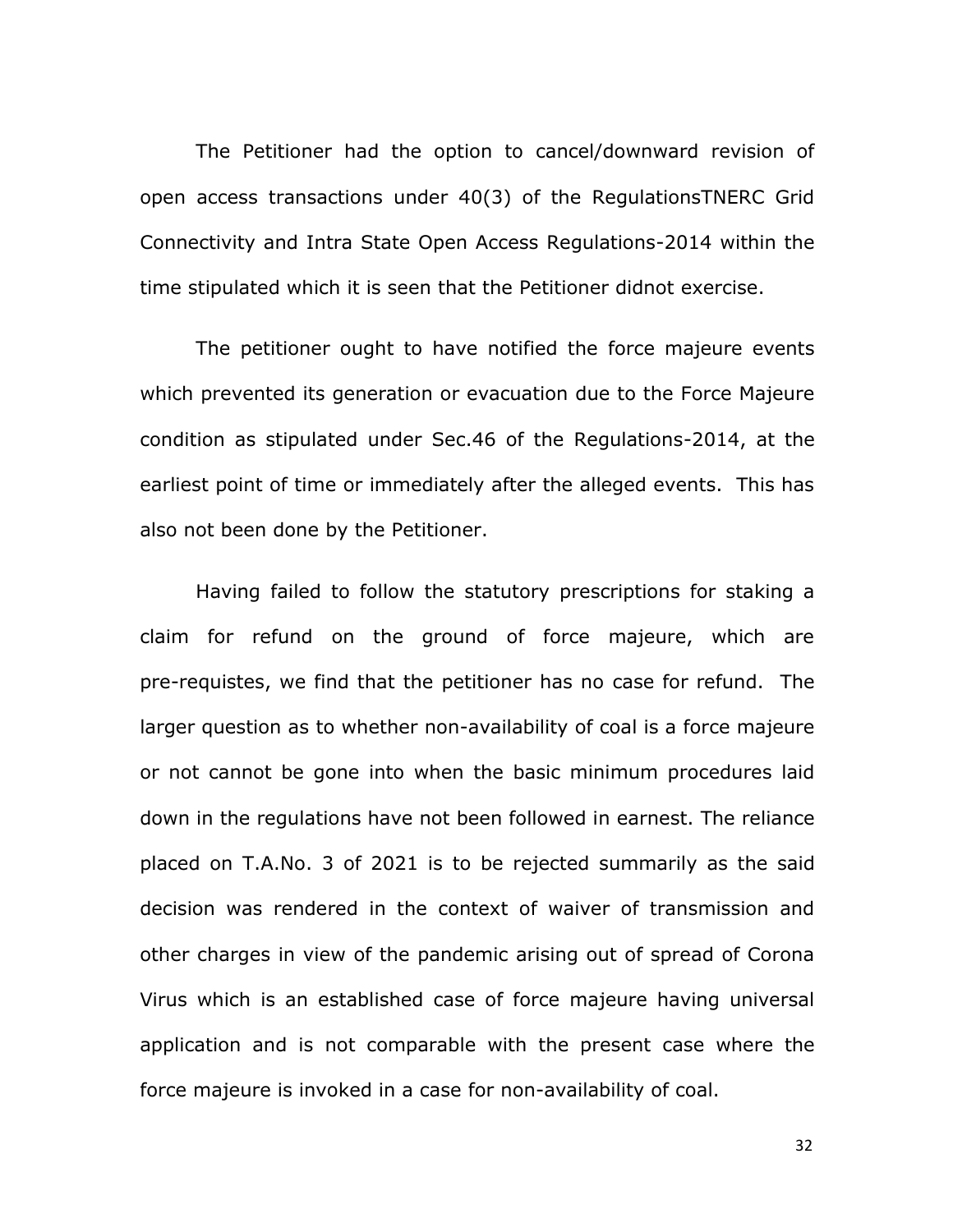The pandemic situation indisputably is a totally unforeseen occurrence beyond the control of the parties whereas the nonavailability of coal cannot be seen as something which would automatically fit into the ambit of force majeure. The case has to be examined on merits especially on the question whether the commercial impediments can frustrate the very spirit of the contract. This is however, a larger issue and need not be addressed when the essential requirements of notification of force majeure have not been done. It is to be stated here that though a plea can be taken that procedural law cannot override the substantive rights of the parties, the fact remains that the requirements in the regulation of the Commission are not mere procedures to supplement the force majeure which is a substantive provision. But these regulations have assumed substantive character in themselves and any relief granted waiving these procedural requirements would amount to supplanting the substantive law in the matter of claim for force majeure resulting in miscarriage of justice to the other side.

Further, it is a settled position of law that when a statute prescribes something to be done in a particular manner, it should be done in that manner alone. When the regulation prescribes the notification of force majeure immediately after the occurrence and